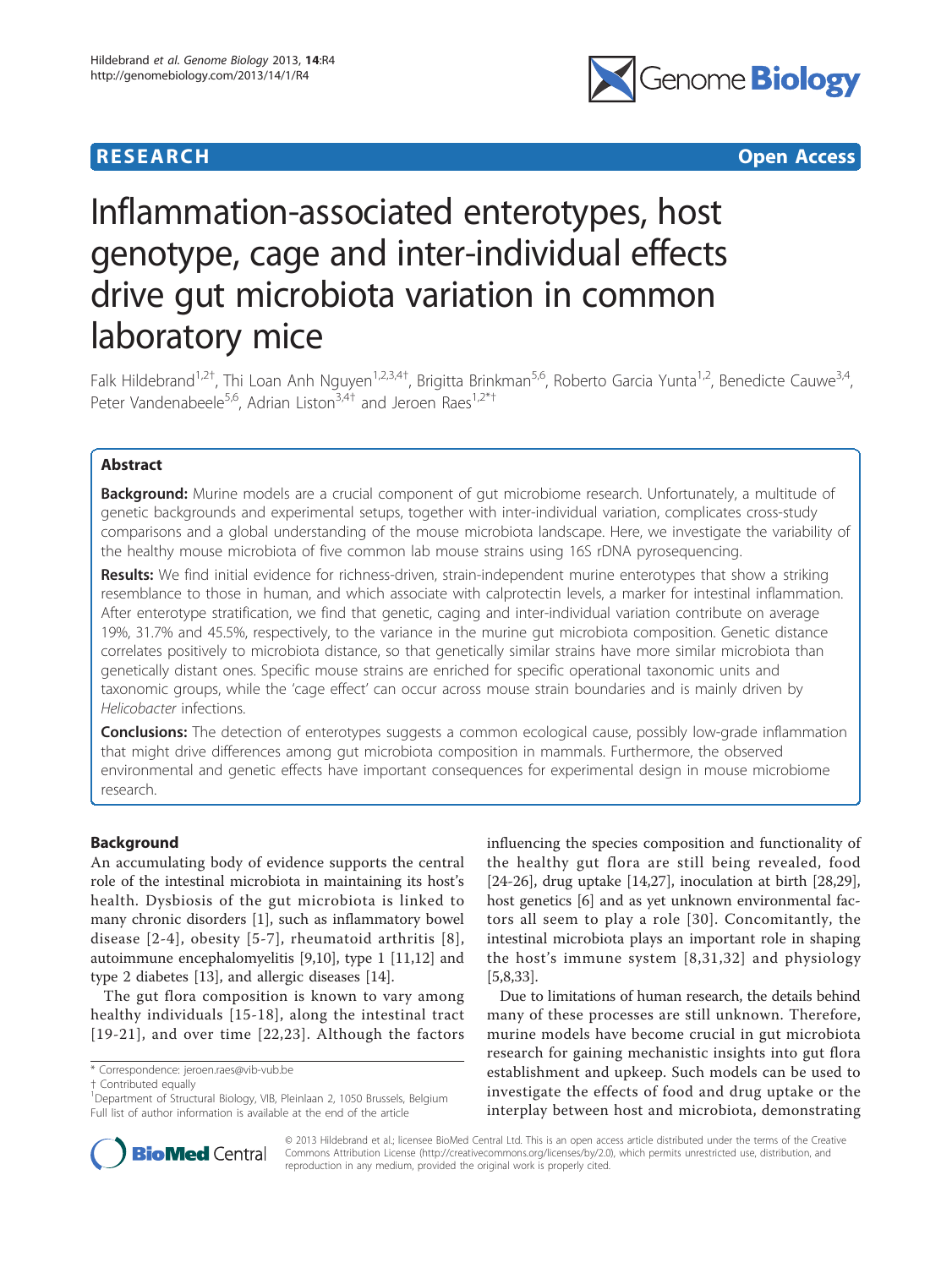causality in disease and therefore the relevance of these model systems [\[34-37](#page-12-0)]. Knock-out and transgenic models have shown that host genes can influence the microbiota composition [[38](#page-12-0)-[41](#page-12-0)], have given insights into signaling cascades that mediate microbiome-host interactions [[31,32,42,43\]](#page-12-0) and enabled the study of the interplay between host physiology and microbiota composition [[44](#page-12-0)-[46](#page-12-0)].

However, various confounding factors can hamper the interpretation and comparison of community shifts in rodent model research. Among these are cage effects [[47,48](#page-13-0)], inter-individual variation [[22](#page-12-0)[,49\]](#page-13-0), genetic background [\[50](#page-13-0)-[52\]](#page-13-0) and maternal effects [[50,52](#page-13-0),[53](#page-13-0)]. Here, we present data regarding the relative contribution of cage effects, genetic background and inter-individual variation to the murine microbiota in laboratory mice in a mixed co-housing design. Using 16S rDNA pyrosequencingbased profiling, we determined the baseline species composition of five different strains, investigated enterotype stratification and quantified the relative contribution of genetic and environmental effects to the overall variation of the murine gut microbiota. Finally, we discuss the consequences of our findings for the experimental design of microbiota studies in murine disease models.

# Results

#### Experimental set up

To study inter-individual variation and the influence of genetic and environmental components on gut microbiota composition, we investigated the flora of five mouse strains commonly used in biomedical research: four inbred (Balbc, B6, FVB and non-obese diabetic (NOD)) and one out-bred strain (Swiss). Five female mice (one from each strain) were co-housed together for 3 weeks after weaning, and this setup was replicated ten times. The 3-week period of co-housing aimed at minimizing the effects of parent cages from which the mice came from. Furthermore, we investigated the impact of sex by a weekly transfer of used bedding from each cage of female mice to a corresponding cage housing a male B6 (one per cage; ten replicates) to replicate the environmental conditions without direct physical contact. After the co-housing period, mice were sacrificed and DNA was extracted from the cecal content. The V3-V5 variable region of 16Sr RNA genes was amplified by PCR [[54-56](#page-13-0)] (see Materials and methods) and the amplicons were sequenced using 454 pyrosequencing.

# Bimodal distribution in mouse microbiome composition: evidence for two enterotypes with significantly different species richness across investigated mouse strains

For the majority of the samples, Firmicutes (58.64  $\pm$ 23.53%) and Bacteroidetes (35.21  $\pm$  19.0%) were the two main phyla that dominated the gut community (Additional file [1\)](#page-10-0). Other phyla such as Verrucomicobia, Proteobacteria and Tenericutes together comprised, on average, less than 5% of total community composition, in line with previous reports [[5,](#page-11-0)[57\]](#page-13-0). Our initial sample clustering showed a strong sample separation into two separate clusters (Figure [1a;](#page-2-0) Additional file [2](#page-10-0)), with multiple genotypes occurring in each cluster. Both male and female mice were found in each cluster and the male/female ratio was not significantly different between the smaller (0.2) and the larger cluster (0.16) ( $P = 1$ , Fisher's exact test). No significant association between clusters and cages was found  $(P = 0.701$ , permuted Fisher's exact test; Additional file [3](#page-10-0)). Not all mouse strains were represented in the smaller cluster: NOD and FVB did not have any individuals in the second cluster. Given our sample size, however, it could not be determined if this absence was a true biological trend or was due to random chance.

Given the similarity to the enterotypes found in the human population [\[16](#page-12-0)], we tested whether the two clusters fitted the criteria used in the original study. The optimal cluster number was found to be two by both the Calinski-Harabasz (CH) index as well as silhouette score, independent of distance metric used (Additional file [4](#page-10-0)); the silhouette score (ranging from 0.6 to 0.825 at all levels except the operational taxonomic unit (OTU)) indicates strong evidence for independent clusters [\[58](#page-13-0)] and the density of individual mice along the first nonmetric multidimensional scaling (NMDS) axis shows a bimodal distribution (Figure [1b\)](#page-2-0), with possibly 3 of 60 samples being intermediate. This was further confirmed using two additional optimal cluster score algorithms: Baker and Hubert Gamma and Davies-Bouldin's index (Additional file [5](#page-10-0)). Additionally, we tested several different clustering algorithms, including k-means clustering, as well as average, single, ward and complete hierarchical clustering, all pointing to two optimal clusters (Additional file [5\)](#page-10-0). To further assess the robustness of these clusters, we randomly (i) jackknifed the samples and (ii) resampled the taxonomic assignments 500 times, and could recover in 100% of cases two clusters using the Silhouette index under all tested conditions. The only exception to this was that the CH index showed a weak possibility for three clusters using the Bray-Curtis distance (weighted Unifrac and Jensen-Shannon distance gave two as the optimal number of clusters (CH index) in > 98% of cases; Additional file [6\)](#page-10-0). Taxonomic resampling showed that the three intermediate points (Figure [1b](#page-2-0)) can switch their cluster identity, possibly also explaining the (weak) support for three clusters in some settings.

One of the two clusters showed a significantly lower richness and diversity compared to samples in the other cluster (Figure [1c](#page-2-0)), reminiscent of recent reports of diversity differences between enterotype-like subpopulations in a human cohort [[59\]](#page-13-0). In addition, we found that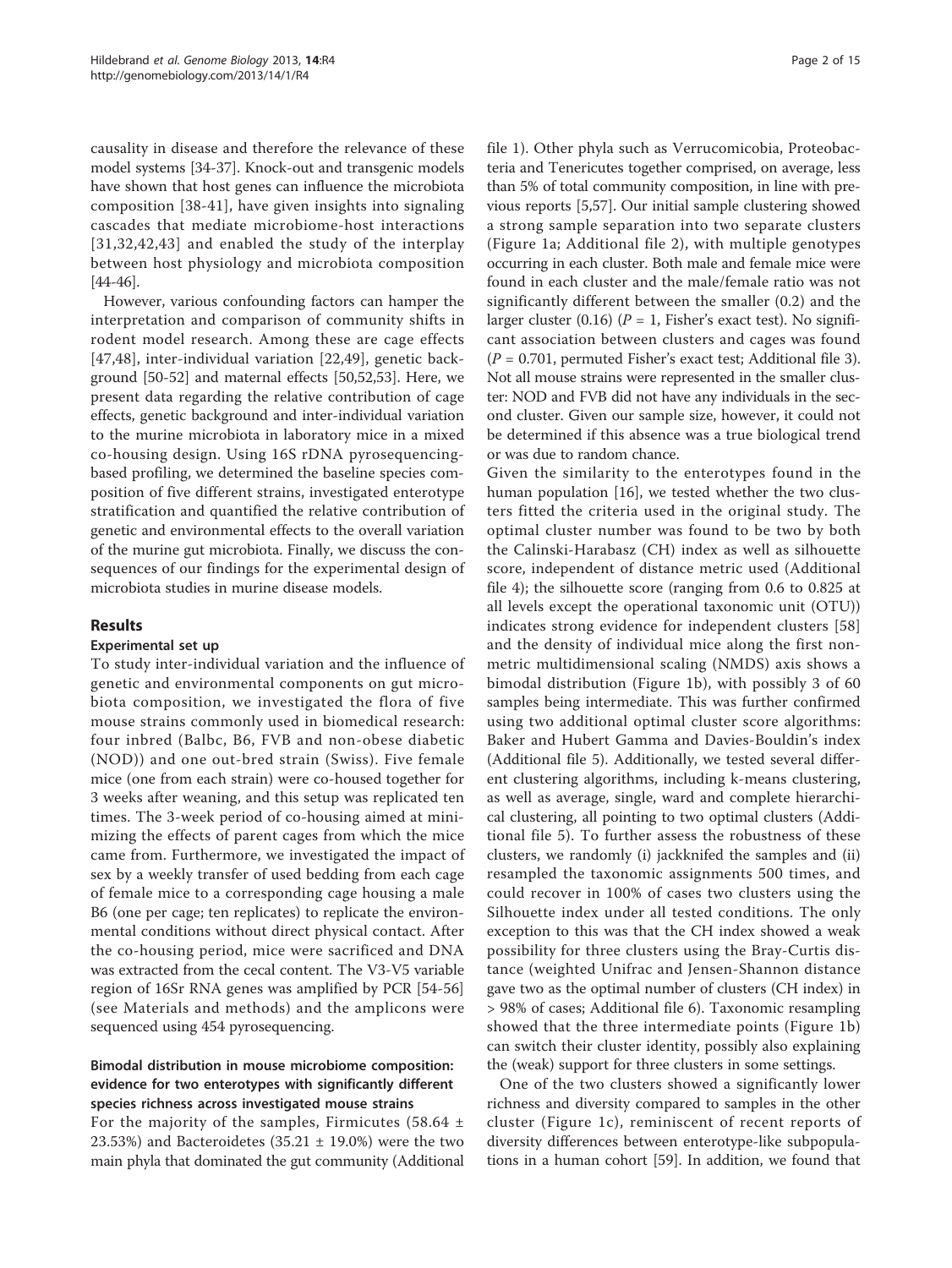in the smaller low-richness cluster, the proportion of Firmicutes was largely reduced (from an average of 68.9% to 17.5%) while Bacteroidetes (27.4% to 65.6%) and Proteobacteria (1.6% to 12.5%) were highly increased. All these changes were strongly significant (Additional file [7](#page-11-0)). The most affected families from the decrease in Firmicutes were Lachnospiraceae and Ruminococcaceae (Figure 1d), which contributed 43.8% and 11.4%, respectively, of the total composition. By contrast, in the low richness samples, multiple families of Proteobacteria were significantly increased in their abundance ( $P < 0.05$  and  $q < 0.1$ ), including Enterobacteriaceae. The other two families also found to be strongly enriched were Porphyromonadaceae and Bacteroidaceae, both of which are generally dominant members of the murine gut microbiota (on average 20.3% and 8.4% of the overall community, respectively). These compositional and community structure properties of the two detected clusters, enterotype 1 (ET1) and enterotype 2

(ET2), are strikingly similar to those of the Ruminococcus and Bacteroides enterotype found in human populations, respectively [[16](#page-12-0)].

#### Enterotypes associate with low-grade inflammation

To further investigate the biological reasons behind this clustering, we assessed the level of intestinal inflammation using calprotectin levels in their cecal content [[60](#page-13-0),[61](#page-13-0)]. Mice in the low richness group had significantly increased fecal calprotectin levels ( $P = 4.9 \times 10^{-5}$ , Wilcox rank sum test) compared to the high richness samples (Figure [2](#page-3-0)). Calprotectin levels were significantly negatively correlated to Lachnospiraceae, Rikenellaceae, Ruminococcaceae as well as Prevotellaceae, while the positive correlation to Bacteroidaceae, Verrucomicrobiaceae, Enterobacteriaceae and Burkholderiales was significant (Additional file [8\)](#page-11-0). The low richness mice showed no obvious signs of inflammation or disease, suggesting a low grade inflammatory condition.

<span id="page-2-0"></span>

B C

250

 $0.6$ 

 $\overline{0.4}$ 

 $\overline{A}$  B

FVB BALB\_C<br>SWISS **B6** NOD

OTU Richness Est.

C

C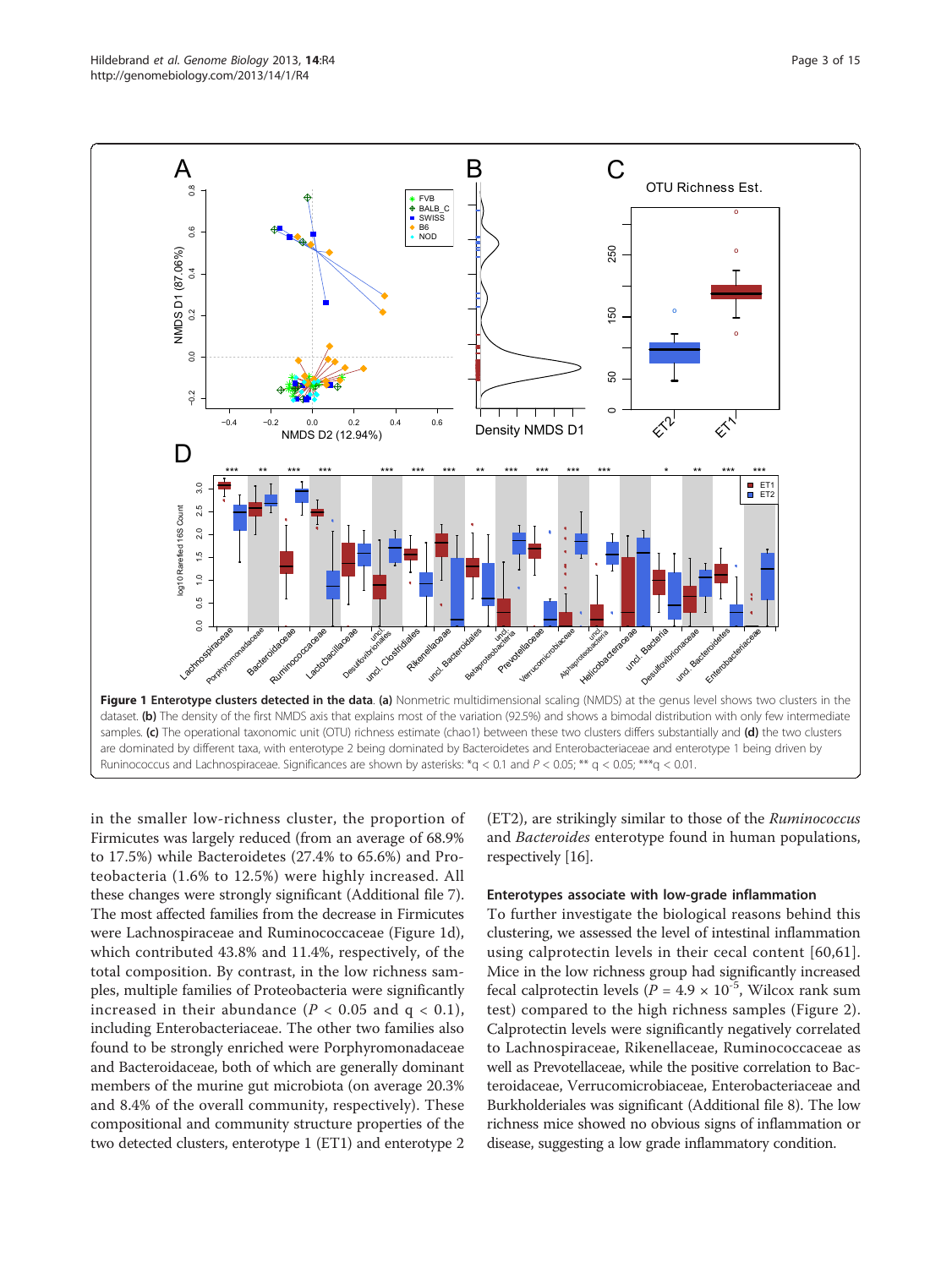<span id="page-3-0"></span>

# After enterotype stratification, genetic, cage and interindividual variation effects contribute on, average, 19%, 31.7% and 45.5% to the variance in the murine gut microbiota composition, respectively

To further investigate the effect of the host's genetic and environmental properties on microbiota composition, we stratified our population according to the two enterotypes described above and focused on the largest group (ET1). The overall community composition was significantly associated with both genetic and cage effects, as tested by PER-MANOVA ( $P = 2 \times 10^{-7}$  and  $P = 2 \times 10^{-7}$ , respectively, on the OTU level; Table 1). A NMDS ordination was used to visualize these effects. At the phylum level the mice formed approximate clustering according to their genotype, as shown in Figure [3.](#page-4-0) Visually inspecting ordinations on different taxonomic levels revealed that the strength of genotype-associated clustering decreased with more finegrained taxonomic levels, while the significance of the cage effect increased concomitantly (Table 1; Additional file [9](#page-11-0)). These trends were further confirmed using distance-based redundancy analysis (dbRDA, Additional file [10\)](#page-11-0). Comparing the gut microbiota of male and female B6 mice revealed that there was no significant sex effect observed in our bedding-exchange design  $(P = 0.12;$  Table 1).

Next, we determined the percentage of variance that can be explained by both genetic background and cage effects at different taxonomic levels using variation partitioning (see Materials and methods; Table [2](#page-4-0)). Also here, a decreasing fraction of the variance could be explained by genotype when going from phylum (26.55%) to OTU (15.65%) level. Conversely, cage effects showed an opposite trend, with higher variation explained at low levels such as OTU, genus, family and class (above 31%) and the smallest effect at the phylum level (22.6%). Overall,

#### Table 1 PERMANOVA test for significance of factors contributing to overall differences in microbiota composition

|           | Phylum       | Class        | Family       | Genus        | OTU          |
|-----------|--------------|--------------|--------------|--------------|--------------|
| Genotype  | $2.00F - 07$ | $2.00F - 07$ | $2.00F - 07$ | $2.00F - 07$ | $2.00F - 07$ |
| Cage      | 0.0238       | 5.08F-05     | 7 26F-05     | 620F-06      | $2.00F - 07$ |
| Sex       | 0.44         | 0.2972       | 0.3003       | 03926        | 02456        |
| Sex block | 0.374        | 0.09805      | 0.1091       | 0.2072       | 0.05531      |

Genotype and cage were significantly associated with differences in microbiota composition whereas sex did not have an effect. Note that only B6 mice were used to test for sex effects as we only had females and males from B6. We repeated the PERMANOVA test for the complete dataset, using genotype in a blocked design to test for sex effects (sex\_block). We used 5  $\times$  $10<sup>7</sup>$  permutations to calculate the significances.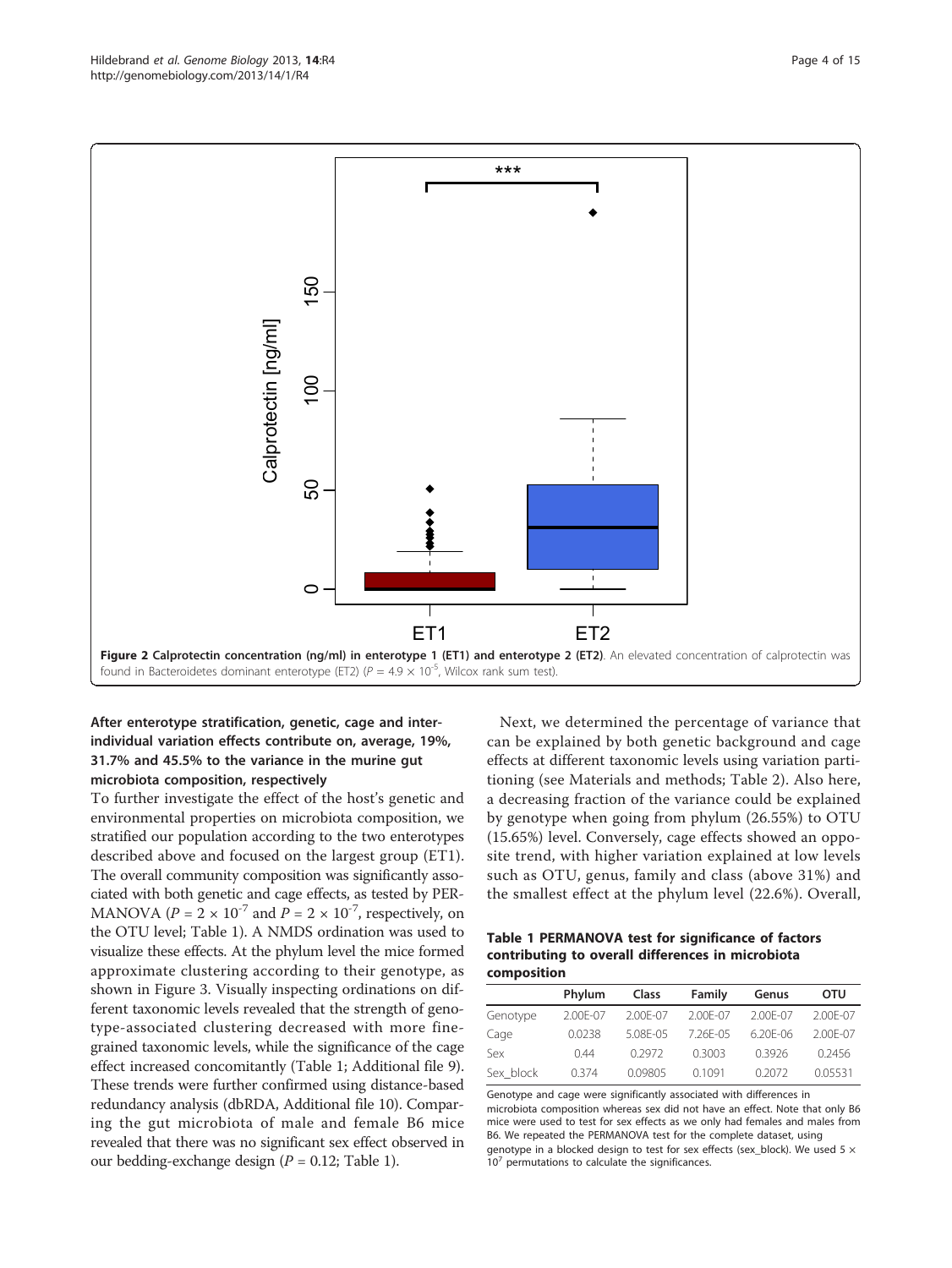<span id="page-4-0"></span>

these results show that both host genetic and cage effects have a strong influence on microbiota composition, explaining, on average, 19% (genotype) and 31.34% (cage) of the variation. The shared variation explained by genotype and cage effects was small (from 1.35% to 7% explained variance) compared to the influence of genotype or cage effects alone, suggesting independent effects on the microbiota composition. Stochastic and inter-individual effects still contributed the largest part to the variation that drives differences between the murine microbiome, explaining from 42.1% to 51.13% of the variation when stratifying for enterotypes. If the variation explained between cage, genotype as well as enterotype is calculated, enterotype explains the largest part of the variation (25 to 27%) on most taxonomic levels (Additional file [11](#page-11-0)).

In addition, we tested if the within-strain variability differed between strains. However, there was no significant difference on any taxonomic level (Additional file [12\)](#page-11-0).

Table 2 The percentage of variation explained by factors influencing microbiota composition

|                   | Phylum | Class | Family | Genus | OTU   |
|-------------------|--------|-------|--------|-------|-------|
| Genotype          | 26.55  | 18.62 | 18     | 16.64 | 15.65 |
| Genotype and cage | 7.01   | 4.61  | 3.73   | 2     | 1.35  |
| Cage              | 22.6   | 34.68 | 32.39  | 35.17 | 31.87 |
| Other             | 43.84  | 421   | 45.88  | 4518  | 51.13 |

'Genotype and cage' denotes variation explained by both factors. 'Other' implies all variations that could not be unaccounted for. These data were stratified for the larger enterotype. Genotype and cage effects were significant at all phylogenetic levels.

Thus, it appears that within-strain variation is comparable irrespective of the genotype.

### Positive association between genetic distance and microbiota profile

We further investigated genotype-microbiota association by correlating genetic distance to microbiome composition of investigated mouse strains. A recent genetic analysis of a broad range of laboratory mouse strains [\[62\]](#page-13-0) included four out of five strains used in this study (B6, Balbc, FVB and NOD). Based on these data, we found a significant positive association between genetic distance and the average microbiota distance at the phylum level (rho = 0.606,  $P = 0.037$ ; Figure [4](#page-5-0)) and genus level (rho = 0.65,  $P =$ 0.042), which confirms the presence of a genetic effect on gut microbiota composition.

The pattern of different levels of similarity between the individual strains was further investigated using a PERMANOVA post hoc test. Generally speaking, most strains were significantly different at all phylogenetic levels, except for Swiss and NOD (all levels), FVB and Balbc (only significant at the OTU level) and Swiss and FVB (only significant at the phylum and OTU levels; Additional file [13](#page-11-0)). This result reflects the phylogenetic relationship of mice found in [[62](#page-13-0)], in which FVB and Balbc were very similar to each other whereas other groups were more distant (for example, FVB versus B6).

When investigating alpha diversity patterns, we observed significant OTU richness differences between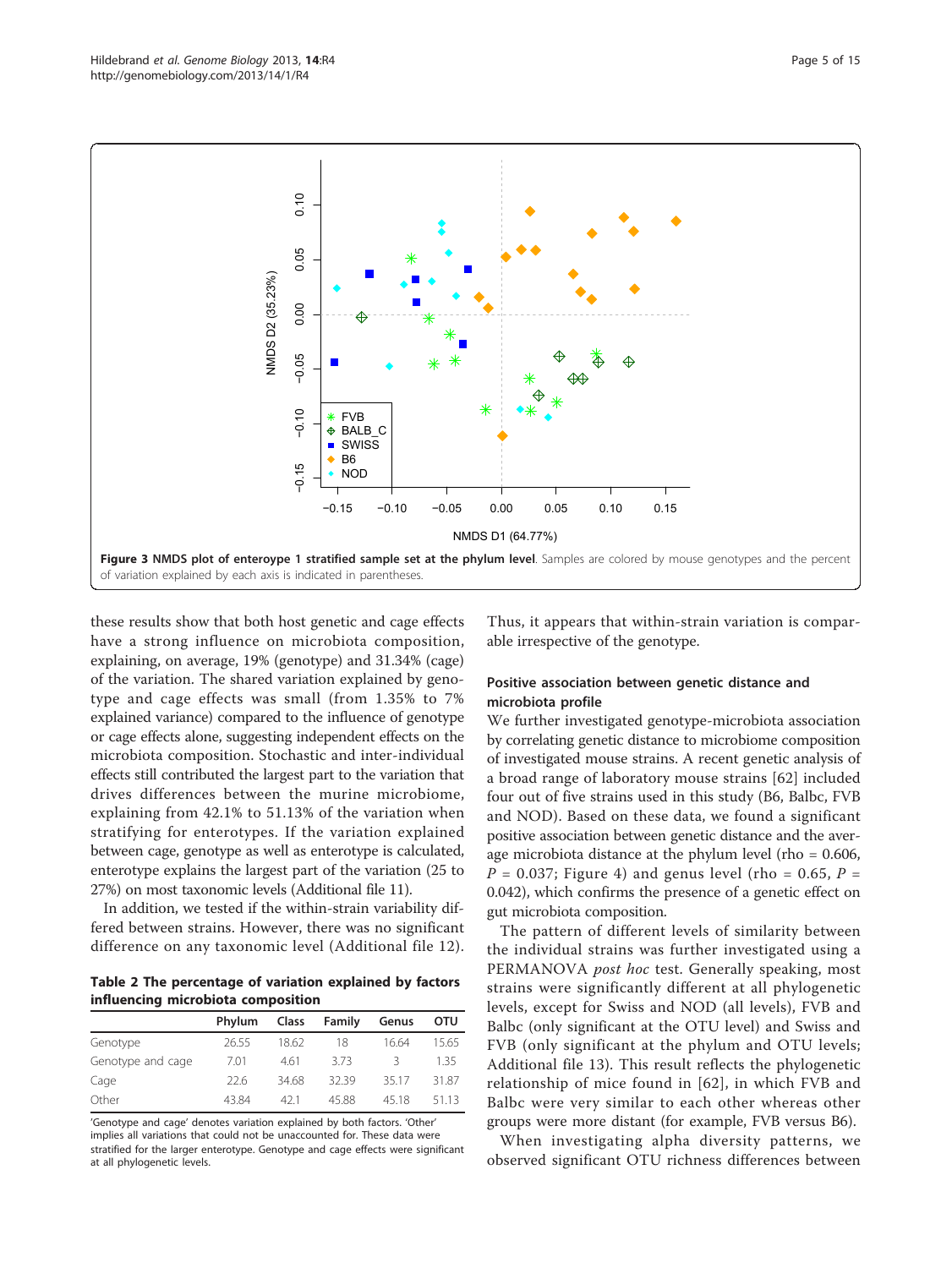<span id="page-5-0"></span>

the genotypes ( $P = 0.0263$ ), but no significant differences between cages could be detected  $(P = 0.269)$ . FVB showed the lowest OTU richness while NOD had the highest richness of all strains. In line with this, Chao1 richness estimates were significantly different between genotypes ( $P = 0.011$ ), but not between cages (Additional file [14](#page-11-0)). In a post hoc test the differences between FVB and Swiss, NOD and Balbc were significant after multiple testing ( $P < 0.01$ , q < 0.04). However, estimates of diversity (which also takes into account community structure) showed no significant differences between either genotypes or cages.

# Bacterial genera driving differences between genotypes and cages: identification of Helicobacter as an important driver of cage effects

To further understand the genetic and environmental effects on microbiota composition, we studied the phylogenetic profiles of the different strains and cages in more detail. Figure [5](#page-6-0) shows the groups that were significantly different between genotypes ( $P < 0.05$ , q < 0.1; Additional file [15](#page-11-0)). Akkermansia (0.56% of total composition versus 0.025 on average in other strains), Lactobacillus (2.6% versus 1.67%) and Mucispirillum (0.59% versus 0.34%) were enriched in B6 mice, whereas only Mucispirillum (0.65% versus 0.33%) was overrepresented in Balbc mice. Desulfovibrio was significantly increased in FVB and Swiss mice (0.10% and 0.11% versus 0.03%). On the other hand, Swiss mice showed higher levels of Anaeroplasma (1.30%), Lactobacillus (2.84%) and Desulfovibrio (0.11%) but showed a significant reduction in Mucispirillum (0.14%) compared to B6, Balbc and FVB (average of 0.18%, 1.25%, 0.5% and 0.51%, respectively; Additional file [16](#page-11-0)). One notion from this comparison was that NOD and Swiss mice were similar throughout these comparisons, and this corresponds to the results of the multivariate analysis showing no strong differences between NOD and Swiss mice. Interestingly, Akkermansia, a well-known mucin degrader [[63\]](#page-13-0), could not be detected in NOD and Swiss mice but was very abundant in B6 (Figure [5a\)](#page-6-0). Finally, although NOD mice are known to develop spontaneous diabetes and were expected to have different microbiota composition, we did not see very striking NOD-specific microbiota shifts in this study.

Additional file [17](#page-11-0) lists taxonomic groups that were significantly different among cages. Several Bacteroidetes subgroups (Sphingomonas, unclassified Parabacteroides, unclassified Prevotellaceace, unclassified Porphyromonadaceae and Sporobacter) as well as an unclassified Proteobacteria group seemed to be linked to the cage effect but did not withstand multiple testing correction ( $P \lt \theta$ 0.05,  $q > 0.1$ ). The only significantly different genus between cages was *Helicobacter* (Kruskal-Wallis test  $P =$ 0.00021 and  $q = 0.0097$ ), a well-known and fast spreading species in mouse facilities [[64\]](#page-13-0) that was overrepresented in five out of ten cages studied (Figure [5b\)](#page-6-0). Helicobacter levels varied on average by 0.011% to 2.15% among cages. The abundance of Helicobacter was not significantly different between genotypes ( $P = 0.56$ ) nor was it different among the two enterotypes described above ( $P = 0.053$ ). At the OTU level, five OTUs were significantly different between cages; three belonged to Porphyromonadaceae; Helicobacter and Sphingomonas had one representative each (Figure [5b\)](#page-6-0).

To determine the contribution of Helicobacter to the total cage effect, we artificially removed all Helicobacter OTUs from the data. From this we could derive that Helicobacter contributed approximately 6% to the total variation between cages at the genus level. However, at higher taxonomic levels (family and class) the percentage of variance solely explained by Helicobacter increased to 10% and 13%, respectively. PERMANOVA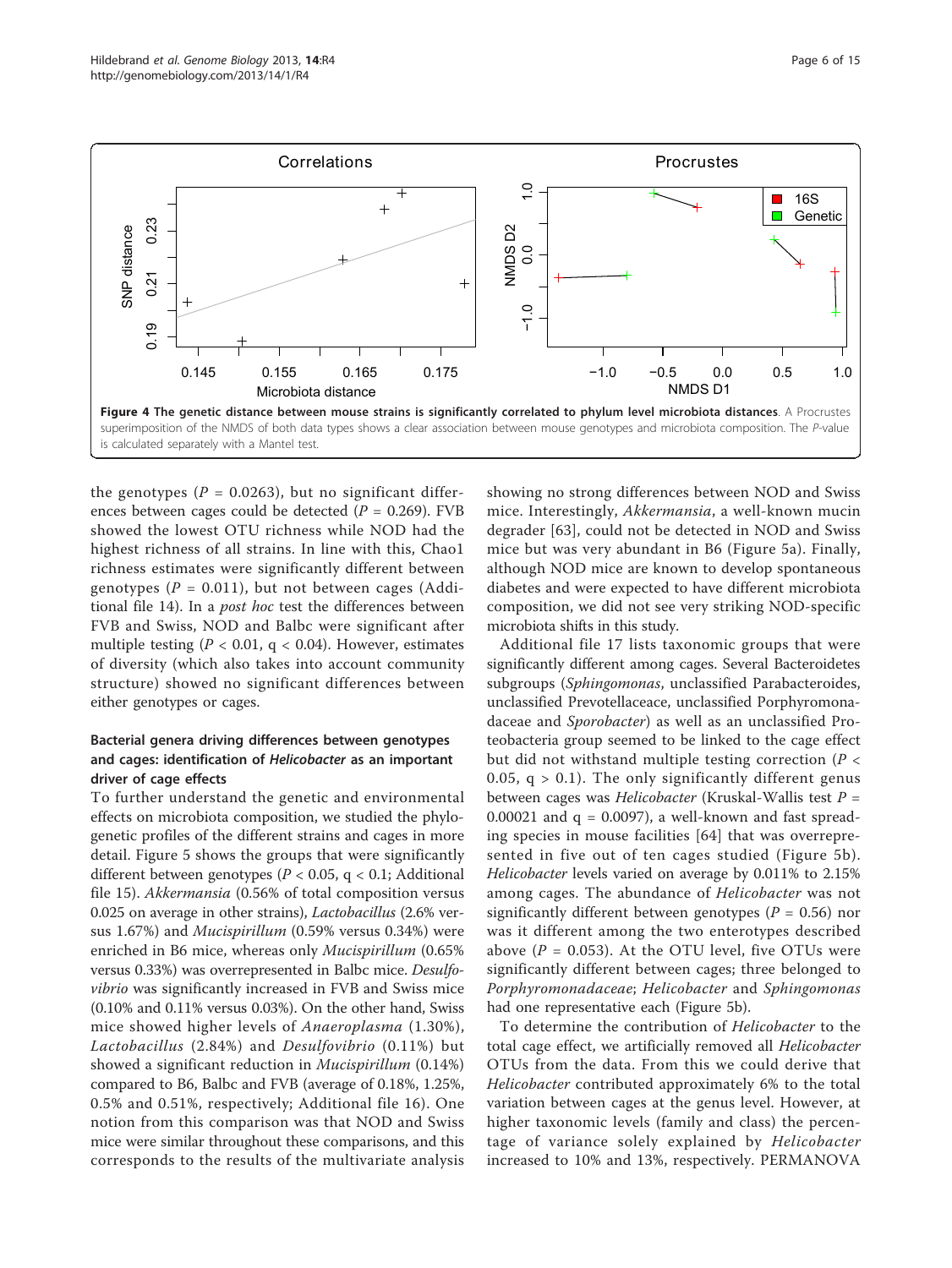<span id="page-6-0"></span>

results confirmed that the cage effect was only significant at the genus and OTU levels (Additional file [18](#page-11-0)) if Helicobacter was removed from the data. The removal of Helicobacter OTUs had no effect on the significance of the genotype effect.

Performing the univariate tests on 60 samples in a blocked Kruskal-Wallis test using enterotype as a confounder instead of pre-stratifying gave largely the same results (Additional file [19](#page-11-0)).

# **Discussion**

In this study we compare the healthy mouse microbiome of different common laboratory strains. We identified two distinct enterotype-like subpopulations in our study group, separated by richness and independent of strain and cage. Stratifying for these two populations, we show the impact of genetic versus environmental factors on the murine gut microbiota.

The strongest signal separating our dataset is the presence of two enterotype clusters, different in species composition and diversity, which were strongly supported using multiple metrics and evaluation criteria. The phylogenetic composition is highly similar to two of the recently described human enterotypes: the low richness cluster is dominated by Bacteroidetes, while the high richness cluster is dominated by Ruminococcaceae and several other genera, which suggests that the two clusters found here might overlap with the first and third human enterotype and may possibly be influenced by the same ecological drivers. Furthermore, these results agree with the observed difference in diversity between Firmicutes- or Bacteroidesdominated subgroups found in a human cohort [[59\]](#page-13-0).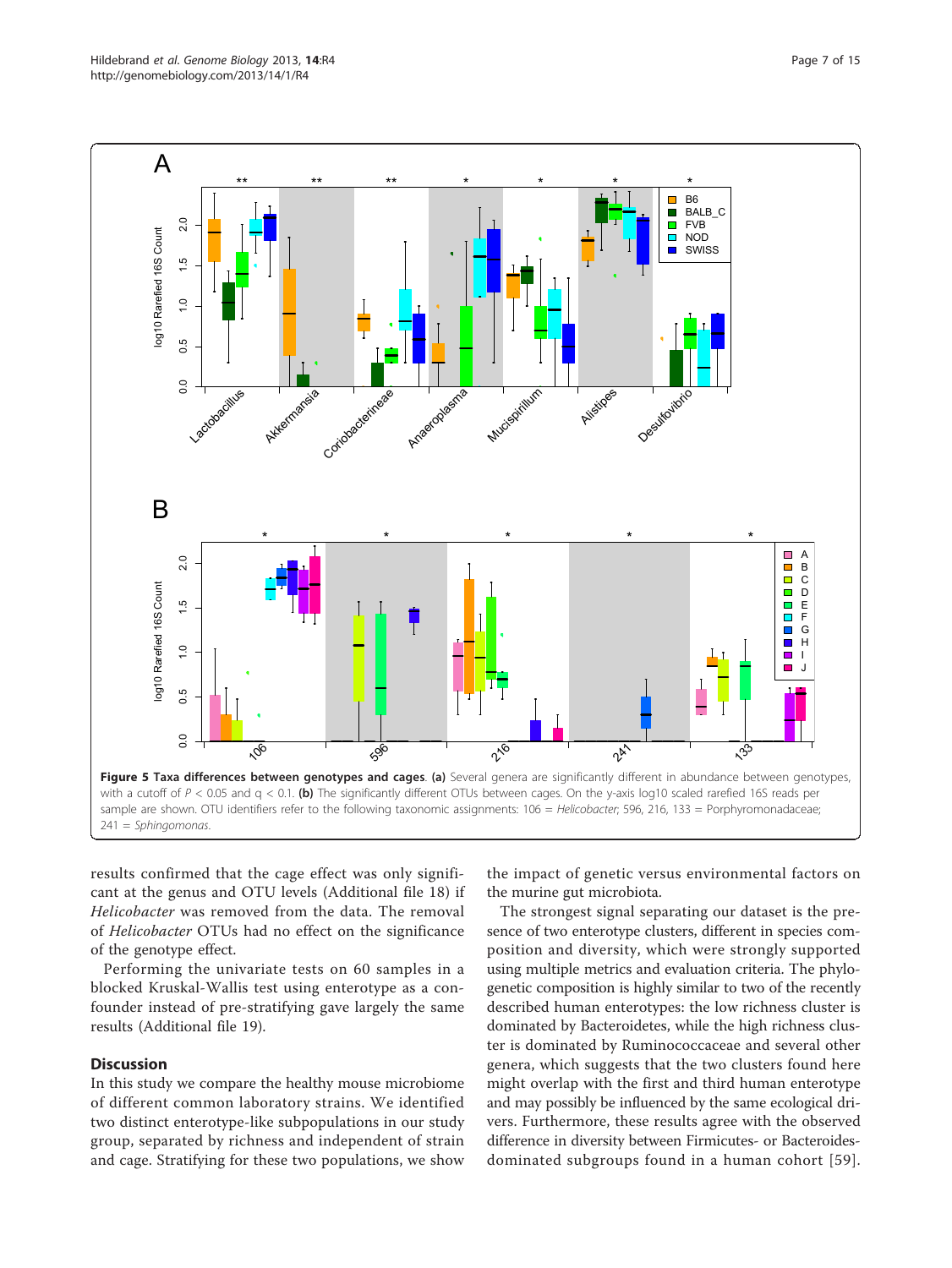All these observations suggest that enteroype-like community structures exist in laboratory mice and that their ecology might be similar to that of the human microbiota, despite the known gut microbial compositional differences between human and mouse, suggesting that enterotypes are possibly a universal feature across mammals.

As low species richness was observed in obese people [[6](#page-11-0)] and inflammatory bowel disease patients [[65,66](#page-13-0)], in which it was associated with inflammation signs in the host, we suspected that the low richness observed here might be linked to (low-grade) inflammation as other confounding factors, such as diet [[26](#page-12-0)], were accounted for in this setup. Another indication came from a very significant increase in Enterobactericeae in the low richness cluster, a group that has been associated with induction of low grade inflammation through lipopolysaccharide [[67\]](#page-13-0). Indeed, calprotectin levels were increased in the low richness enterotype samples, confirming our hypothesis. Likewise, a recent study employing a colitis susceptible model showed that inflamed mice had a lowered gut microbiota richness as well as increased Enterobacteriaceae abundance [[68](#page-13-0)]. The observation that low-grade inflammation can occur in young, healthy specific-pathogen-free (SPF) mice provides a first hypothesis of the occurrence of the second enterotype. Whether inflammation, low richness or the specific bacterial composition of the low richness enterotype (including inflammation-inducing genera) is causal to the other is unclear from our data - also, a combination of cause and consequence (for example, inflammation contributing to a more inflammatory microbiota) is possible. Further studies using larger quantities of mice for each strain, in conjunction with detailed immunological profiling, possibly with a time-series design, will be needed to fully disentangle the ecology behind the observed groups. Such studies will also be able to determine whether the enterotypes are discrete entities or reflect ecological gradients [\[69](#page-13-0)], as the enterotype concept does not exclude gradient behavior [[16](#page-12-0)]. In this regard, the three intermediate samples in Figure [1a](#page-2-0) that are unstable in cluster identity upon resampling are of particular interest. They could (i) represent a stable state existing between the two main enterotypes determining a third cluster, (ii) stably lie on a less populated ecological gradient between ET1 and 2, or (iii) represent a temporarily unstable state between the two enterotypes (that is, be 'underway' from ET1 to ET2).

The second, Prevotella-associated enterotype, as described in human [[16](#page-12-0),[26](#page-12-0)], was not detected in our data. This absence might be due to the fact that the Prevotella enterotype has been the least prevalent enterotype [[16\]](#page-12-0) and our sample size might not be big enough to capture it. In addition, the abundance of this genus has been shown to be sensitive to food intake in both humans [[26,](#page-12-0)[70,71\]](#page-13-0) as well as in mice [\[72](#page-13-0)] - the uniform nutrition within our experimental setup might have hampered the observation of this third type. This said, there is no *a priori* need to observe three enterotypes in mouse and the Prevotella type might be human-specific. Future experiments with larger sample size that include diet variation should be able to resolve this issue.

We find that genetic effects influence the composition of gut microbiota in five mouse strains that are commonly used in biomedical research. Although microbiota differences between strains have been observed before [[50,51\]](#page-13-0), this is the first study that takes into account the interaction between genetic background and microenvironment as well as other stochastic effects that shape gut microbiome composition. Furthermore, the depth of resolution provided by 16S rDNA pyrosequencing enabled us to quantify its contribution to the overall variation and identify multiple lineages associated with each mouse strain. We found that the genetic effect is strongest at the phylum level (26.55%) and comprises up to 15.65 to 18.62% of the explained variation in the microbiome at lower phylogenetic levels. Thus, it appears that host genetics is influencing the gut metagenome mostly at higher phylogenetic levels. From an evolutionary point of view this strategy is more plausible as broad-spectrum control based on conserved features would be more efficient. Furthermore, these observations are in line with the recent report of higher phylogenetic level control of gut microbiota composition by variable, strain-specific  $\alpha$ -defensin expression [\[73,74](#page-13-0)]. Likewise, bile acid secretion was shown to affect gut microbiota composition mostly at phylum level [\[75\]](#page-13-0), and its secretion rate as well as pool size varies between genotypes [[76,77](#page-13-0)]. These observations provide first mechanistic hypotheses why host genetic control would mainly act at higher levels.

Not only is the microbiota composition significantly different between mouse strains, but we find evidence that genetic similarity is correlated to microbiome similarity. This implies that polygenetic markers actively influence gut microbiota composition, and with higher divergence between strains, these as yet unidentified loci are subjected to divergence. However, this distinction was only possible on the phylum and genus levels, as our work was limited by the number of strains available for comparison and a greater number of strains would be required to establish the exact nature of the geneticmicrobiota distance relationship.

In addition, we show that the cage effect accounts for a large fraction (up to 30%) of the observed variance in microbiome studies, which has important consequences for experimental design. Our results suggest that the gut microbiota of mice within each cage synchronize to a limited degree and thus influence study outcomes.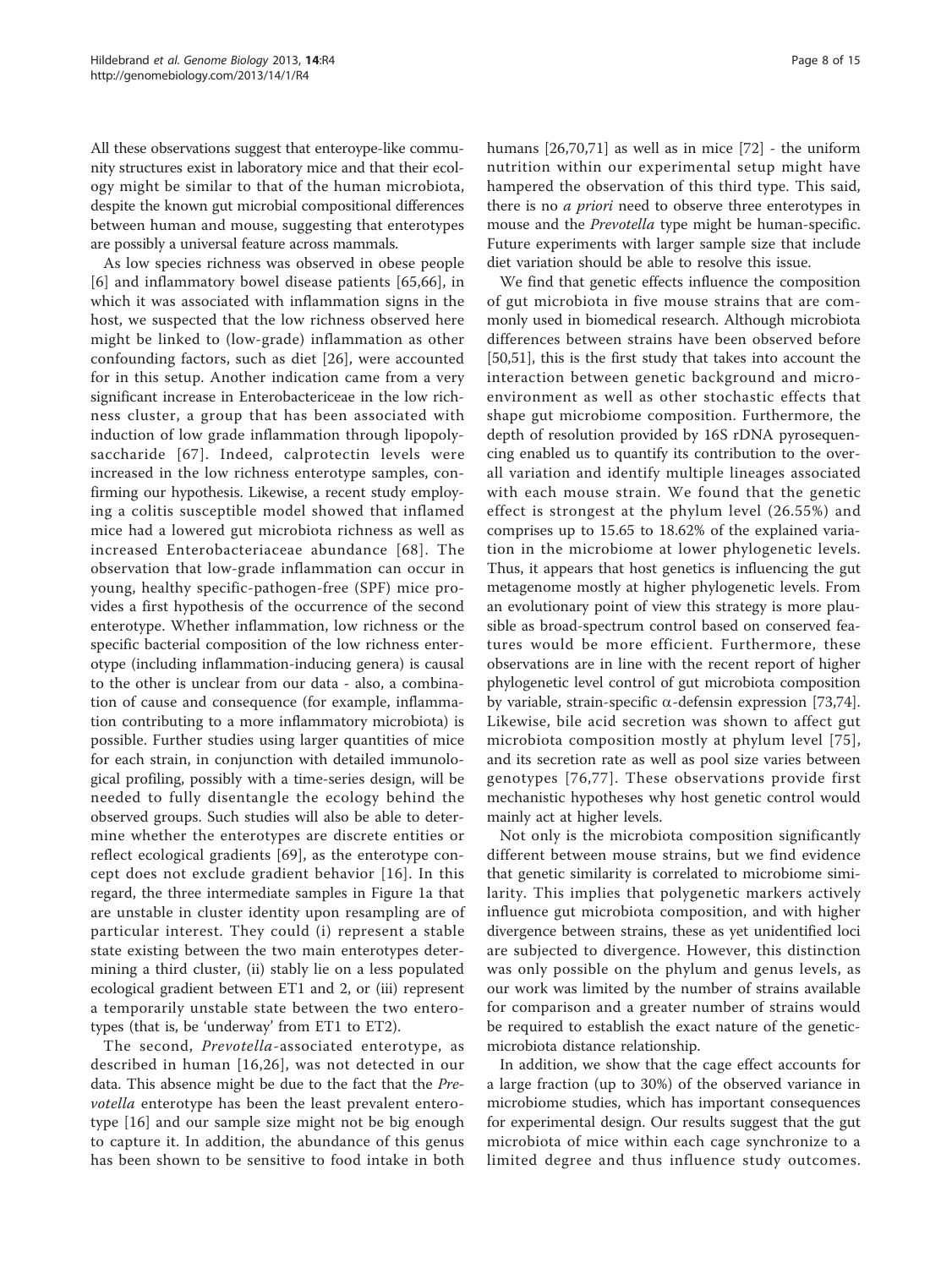Indeed, two recent studies [[48,78](#page-13-0)] demonstrated that microbiota-related phenotypes can be transferred between co-housed mice after several weeks of sharing a cage. Here, we observed that this can even happen across different strains, showing the strength of this effect. Gastrointestinal tract synchronization is likely achieved through coprophagy [\[47](#page-13-0)]; however, this has not been proven so far. This means that in a typical crosssectional experimental design, the groups of interest should be kept in a mixed microenvironment, that is, in the same cages, or be separated individually. Otherwise, seeming differences between groups could be solely due to microbiota synchronization within the to-be-compared groups within the same cage. Although a mixed set-up might cause the non-detection of weaker signals because of synchronization between the case and control groups, it does give more weight to signals that are detected against this counteracting force. As reported in this study, the cage effect has the strongest influence on lower taxonomic levels. Thus, studies focusing on microbial differences at the strain level need to take special care to account for within-cage synchronization. In our dataset we identified Helicobacter as one of the main drivers of the cage effect, a genus found in other studies to be a sensitive component of the environment [[64\]](#page-13-0). Helicobacter is inherently able to overcome the acid gut barrier and thus a steady influx of Helicobacter through coprophagy might help this genus to establish in co-caged, unaffected individuals.

Next to an important contribution by (stochastic) individual variation, we show that both genetic and cage (environmental) effects influence the gut microbiota, with the cage effect explaining a slightly bigger fraction of the variance. While the cage effect becomes more important at lower phylogenetic levels, the genetic effect is more important at the higher phylogenetic levels; thus, it appears that the strength of these effects varies in opposite directions along the gradient of taxonomical resolution.

# Conclusions

We show first evidence for the existence of enterotypes in mice as found in humans, suggesting that bacterial gut communities converge into a limited set of stable states, possibly driven by or even contributing to inflammation. Furthermore, our results also show the influence of genetic background and environment on laboratory mouse microbiota composition, stressing the importance of careful experimental design and population stratification before or during analysis. This work underscores the great complexity of host-environment-microbiota interactions, but also brings us one step closer to untangling this fascinating interplay.

#### Materials and methods **Mice**

The mouse strains (genotypes) Balbc (BalbCAnNCrl), B6 (C57Bl/6 JCRL), Swiss Webster and FVB (originally from Taconic) were provided by the mouse house of the KU Leuven (KUL). In-bred mice were purchased from vendors and being maintained in the KUL's mouse house by sibling breeding. The NOD mice were originally purchased from the Jackson Lab in 2009 and have been maintained by sibling breeding. Of the five strains used, only Swiss Webster was out-bred whereas the others were in-bred strains. At the beginning of the experiment, mice were age-matched at the age of 4 weeks except for NOD mice, which ranged from 4 weeks old (2 mice), and 6.5 weeks old (3 mice) to 9 weeks old (5 mice). As we did not observe significant differences in microbiota composition between age groups (data not shown), in accordance with previous studies [\[40](#page-12-0)], we considered this group as homogeneous and suitable for the study at hand.

Females from each strain were housed together in one cage for 3 weeks. A corresponding male cage containing one B6 male received the bedding from a corresponding female cage every week. Ten replicates from each group were performed. The mice were housed in specificpathogen-free (SPF) conditions with a 12 hour light/ dark cycle. All mice were sacrificed the same day at the age of 8 to 12 weeks. Of the ten NOD mice used, only one developed diabetes at the age of 12 weeks. The experiment followed ethics protocols approved by the University of Leuven Animal Ethics Committee.

# Cecal DNA extraction

Cecal content was collected, resuspended in 1.5 ml Qiagen (Venlo, The Netherlands) stool kit ASL buffer and immediately frozen at -80°C until further analysis. DNA from the samples was extracted using the QIAamp DNA Stool Mini Kit (Qiagen) with adaptations [\[79](#page-13-0)].

# PCR amplification of 16S rDNA genes

16S amplification was described previously [[41\]](#page-12-0). Briefly, the V3-V5 region of 16S rDNA genes of the bacteria population were amplified using two primer sets designed for 454 sequencing [\[56\]](#page-13-0). The reverse primer of the set contained the 454 adaptor sequence, allowing coupling of the DNA to sequencing beads, a four nucleotide key sequence (TCAG), unique Molecular Identifier (MID) sequences to label each sample (Additional file [20\)](#page-11-0) and the 926 reverse primer sequence (5'CCGTCAATTCMTT-TRAGT 3'). The forward primer included the alternative 454 adaptor, a four nucleotide key sequence (TCAG) and the 357 forward primer sequence (5'CCTACGGGAGG-CAGCAG 3'). Two 454 adaptor sequences were used, A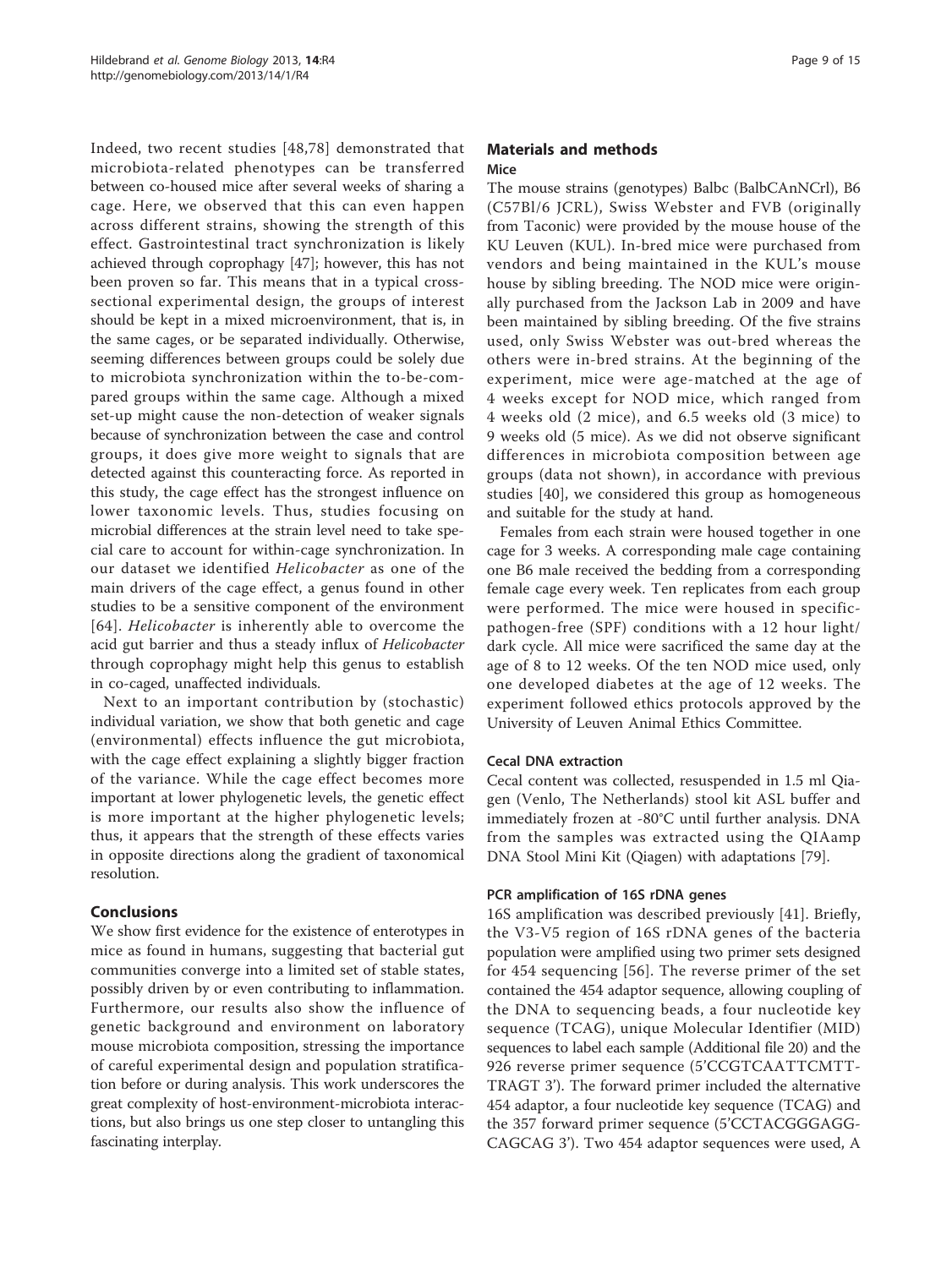(5'-CGTATCGCCTCCCTCGCGCCA) and B (5'CTATG CGCCTTGCCAGCCCGC). Combinations of these adaptors with forward and reverse primers allowed the usage of a complete Roche amplification kit (Roche Diagnostics Nederland BV, Almere, The Netherlands) for unidirectional sequencing. The PCR amplicons were then checked by electrophoresis on 2% agarose gel and purified using the QIAquick PCR Purification Kit (Qiagen). DNA concentrations were determined using the Quant-iT™ Pico-Green® dsDNA Assay Kit (Invitrogen, Gent, Belgium) and the amplicons were pooled together at an equal molar ratio. Thus, all amplicons from each primer set ended up in one multiplexed sample. The samples were pyrosequenced using a Roche 454 Life Sciences Genome Sequencer FLX machine at the VIB MicroArray Facility, KU Leuven. The GS FLX Titanium SV emPCR kit (Lib-A) (Roche Diagnostics Nederland BV, Almere, The Netherlands) was used for titrations, and the GS FLX Titanium MV emPCR kit (Lib-A) (Roche Diagnostics Nederland BV, Almere, The Netherlands) was used for amplification of DNA libraries. For pyrosequencing, the GS FLX Titanium Sequencing kit was used (Roche Diagnostics Nederland BV, Almere, The Netherlands).

# Calprotectin elisa assay

Cecal content of the mice was collected and kept at -80°C until used for this assay. Calprotectin elisa was performed using S100A8/S100A9 Elisa kit (ref K6936) from Immunodiagnostik (Immunodiagnostik, Bensheim, Germany) following the protocol suggested by the producer. The concentration of calprotectin was calculated from measured OD 450 nm values by the Gene5 program (Biotek, Winooski, VT, USA).

# Sequence analysis

Sequences were analyzed with the QIIME pipeline, version 1.4 [[80](#page-13-0)]. After multiplexed sequencing of the 16S PCR products, sequences were assigned to samples based on their Molecular Identifier (MID) tag, allowing for one base error. Only 454 reads with a length  $> 200$  bp and  $< 1,000$ bp, an average quality score above 25, fewer than two ambiguous bases, and fewer than two primer mismatches were retained for further analysis. To remove sequencing errors, chimeric reads were identified and removed using ChimeraSlayer [\[56\]](#page-13-0) with default settings. Chimera-cleaned reads were denoised using the QIIME integrated Denoiser and OTUs were subsequently clustered from denoised reads at a 97% identity threshold using uclust [[81\]](#page-13-0) with QIIME default settings. We retained 297,597 high quality reads for further analysis, with an average of 4,960 reads per sample, which were clustered into 593 OTUs. For each OTU, the most abundant sequence was selected as the representative read and classified using RDP classifier [[82\]](#page-13-0), only accepting annotations with at least 80% confidence. This way we could assign 99.5%, 98.8%, 97.5%, 93.9% and 37.7% of reads to phylum, order, class, family and genus levels, respectively. From OTU abundance and their respective taxonomic classifications, feature abundance matrices were calculated at different taxonomic levels, representing OTU and taxa abundance per sample. OTU counts per sample, OTU taxonomical assignments and metadata are available in Additional file [21.](#page-11-0)

# Statistical analyses

To compare the different sequence samples selected by the QIIME pipeline, sample counts were rarefied to 2,258 reads per sample for the initial two-cluster analysis and 3,700 for all other analysis steps. The rarefaction depth was chosen based on the 90% of the lowest sequencing depth over all included samples. For visualization of taxa abundances, taxa abundance was converted to a log10 scale by adding 1 to each taxa prior to transformation, avoiding infinite values for absent taxa. Statistical analysis was conducted on the rarefied feature abundance matrices using R 2.12.2.

For the initial sample stratifications we used Partioning around Medoids (pam) [[58](#page-13-0)] to cluster samples based on four distance metrics: Jensen-Shannon [[83](#page-14-0)], Bray-Curtis [[84\]](#page-14-0), Euclidean distance and weighted Unifrac [\[85](#page-14-0)]. Additionally, several other clustering algorithms were used to test for stable clustering, including k-means clustering (as implemented in the R package 'flexclust'), average, single, ward and complete hierarchical clustering (via the function 'hclust' in R). The distances were calculated from genus level normalized abundances, with the exception of Unifrac distances, which were calculated from OTU level by the Qiime pipeline. Optimal cluster number was calculated using either the Calinski-Harabasz pseudo F-statistic (using medoids as centers), Silhouette internal cluster optimality criterion, Baker and Hubert Gamma or the Davies-Bouldin's index, as implemented in the R package clusterSim. The density of samples along the NMDS axis was calculated using a Gaussian Kernel from the R 'density' function with default parameters. To test the stability of the clustering further, we used a resampled clustering of samples, leaving 10% of samples randomly out of clustering during each of the 500 repetitions. A second bootstrap test was used to randomly reassign the taxonomy of 10% of the OTUs and recalculate the genus abundance matrix from this set, which was also repeated 500 times. Samples that were in 97.5% of cases associated with the same cluster were considered to be stable. All ordinations (NMDS, dbRDA) and subsequent statistical analysis were calculated using the R-package vegan with Bray-Curtis distance on the rarefied and log-transformed taxa abundance and visualized with custom R scripts. Community differences were calculated using a permutation test on the respective NMDS reduced feature space, as implemented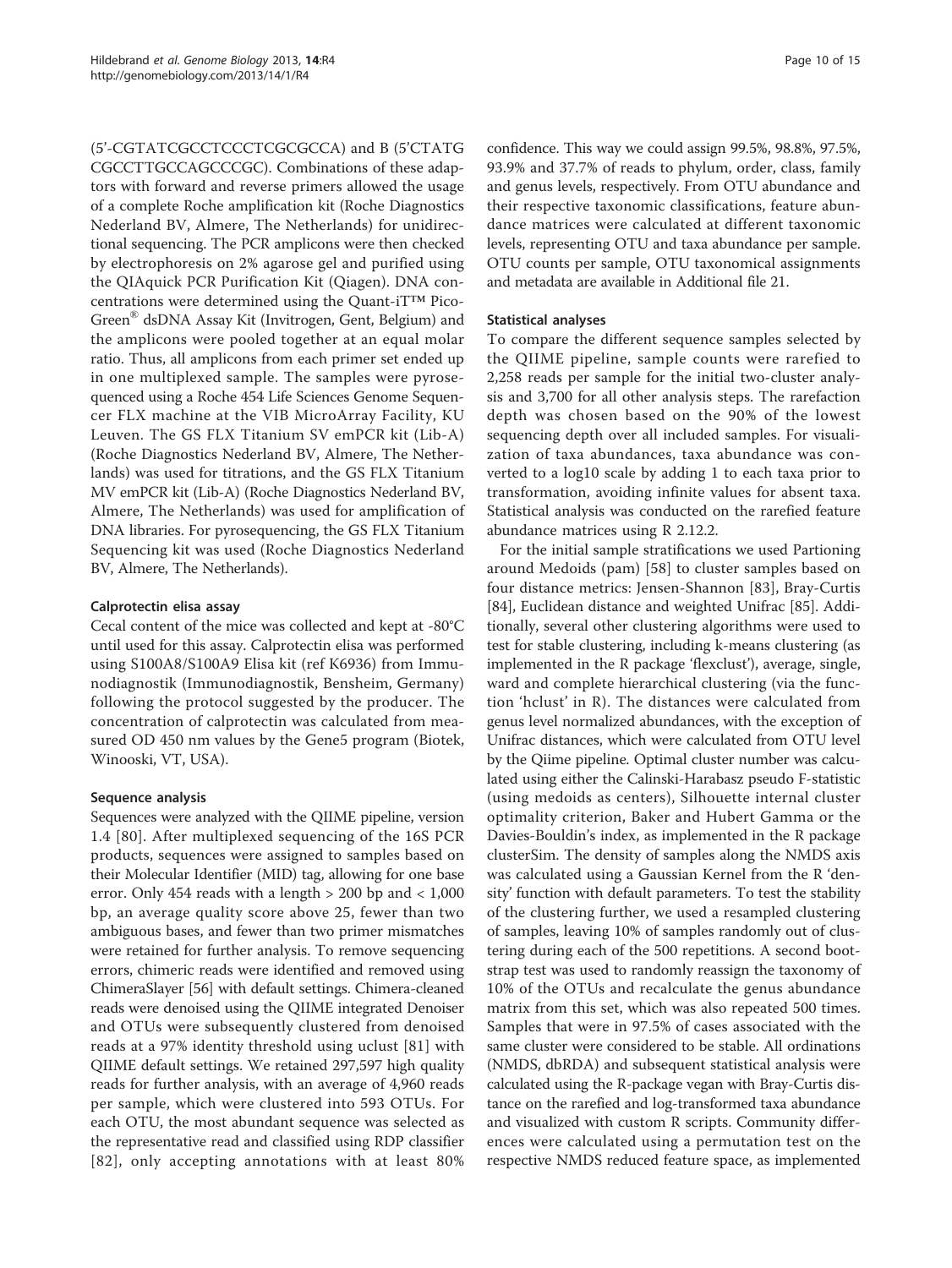<span id="page-10-0"></span>in vegan. Furthermore, we calculated intergroup differences for the microbiota using PERMANOVA [[86](#page-14-0)] as implemented in vegan. This test compares the intragroup distances to the intergroup distances in a permutation scheme and thus calculates a P-value. For all PERMA-NOVA tests we used 5,000,000 randomizations. PERMA-NOVA post hoc P-values were corrected for multiple testing using the Benjamini-Hochberg false discovery rate (q-value) [[87\]](#page-14-0). The variation explained by the genotype and cage effect factors was calculated using variation partitioning analysis [[88\]](#page-14-0) as implemented in the vegan R package, but modified to our specific setup (the original code does not support calculation of an unadjusted coefficient of determination  $(R^2)$  for factors, which would in our case lead to each individual cage and genotype being treated as a separate regression to be adjusted for; this was solved by using unadjusted R squared values in agreement with the original developer of this package (Pierre Legendre, personal communication; code available upon request)). To calculate the variation explained by one group (that is, Helicobacter) within our dataset, we calculated variation explained on the complete community matrix and compared this to a matrix from which all Helicobacter OTUs had been removed. The differences between these two variation-partitionings was taken as the variation explained by Helicobacter, in the context of, for example, the cage effect.

To test for intragroup dispersion, inter-sample distances were calculated as described above and tested for equal intragroup dispersions using betadisper [\[89](#page-14-0)] as implemented in vegan; the significance was calculated using anova. Univariate testing for differential abundances of each taxonomic unit between two or more groups was tested using a Kruskal-Wallis test (P-value), corrected for multiple testing using the Benjamini-Hochberg false discovery rate (qvalue) [[87](#page-14-0)]. Taxa with less than ten reads over all samples were excluded from this analysis to avoid artifacts. Post hoc statistical testing for significant differences between all combinations of two groups was conducted only for taxa with a significance of  $P < 0.2$ . Wilcoxon rank-sum tests were calculated for all possible group combinations and corrected for multiple testing using Benjamini-Hochberg false discovery rate (q-value). Calprotectin correlations to taxa were tested using a spearman correlation test; P-values were corrected using Benjamini-Hochberg false discovery rate. For testing the influence of age, a blocked Spearman test as implemented in COIN [[90](#page-14-0)] was used, where genotype was used as blocking factor. To delineate enterotype influence from cage/genotype effect, we used a blocked independence test as implemented in COIN [\[90\]](#page-14-0).

Taxonomic richness was calculated by rarefying the respective non-normalized feature abundance matrices until 3,800 (90% of minimum read number) or in the case of the enterotype calculations rarefactions to 2,300

(several samples in the minor enterotype were below 3,800 reads) reads per sample. The number of different taxa was calculated for each rarefied sample. This was repeated five times per sample, and the average is the reported richness. Analogous to this, Chao1 [\[91](#page-14-0)] richness estimates and Shannon diversity [[92](#page-14-0)] estimates were calculated from the rarefied OTU matrix. We tested for significant differences in observed richness, richness estimates or Shannon diversity using a Kruskal-Wallis test.

SNP genomic distances between mouse strains were obtained from [[62\]](#page-13-0). The Bray-Curits microbiome distance between the strains for which genetic distances were available was calculated from the rarefied and transformed abundance matrix. Between strain distances were calculated from the median distance between all samples from the respective strains. The microbiome and genomic distance matrix were tested for correlation using Mantel's test [\[93](#page-14-0)]. Subsequently, a separate NMDS was calculated for each genomic and metagenomic distance, and a Procrustes transformation was used to visualize the similarities between these two ordinations.

#### Data accession

Sequences have been deposited in the NCBI Short Read Archive [SRA054360].

#### Additional material

[Additional file 1: F](http://www.biomedcentral.com/content/supplementary/gb-2013-14-1-r4-S1.PDF)igure S1 - overview of gut microbiome composition of investigated samples at the phylum level. Mouse strains are abreviated by the first letters and correspond in color to Figure [1a](#page-2-0): N, NOD; F, FVB; BA, Balbc; S, Swiss; B, B6.

[Additional file 2: F](http://www.biomedcentral.com/content/supplementary/gb-2013-14-1-r4-S2.PDF)igure S2 - density plotting of samples on NMDS revealed two enterotypes at the phylum level. The same result, that is, two optimal clusters, was observed when using three different distance matrices: (a) genus level Bray-Curtis, (b) genus level Jensen-Shannon and (c) OTU level weighted Unifrac.

[Additional file 3: T](http://www.biomedcentral.com/content/supplementary/gb-2013-14-1-r4-S3.XLSX)able S1 - distribution of enterotypes among genotypes and cages. Distribution of enterotypes among (a) genotypes and (b) cages. Enterotype 1 and 2 are labeled as ET1 and ET2, respectively.

[Additional file 4: T](http://www.biomedcentral.com/content/supplementary/gb-2013-14-1-r4-S4.XLSX)able S2 - optimal clustering numbers of the total dataset. (a) The optimal number of clusters obtained by Silhouette index/Calinski-Harabasz (CH) score. (b) The actual observed CH score. (c) The observed maximum Silhouette index. This is repeated at five taxonomic levels using four different distance methods. Note that Unifrac distance can only be measured at the OTU level.

[Additional file 5: T](http://www.biomedcentral.com/content/supplementary/gb-2013-14-1-r4-S5.XLSX)able S3 - comparison of optimal cluster number under differing clustering methods as well as optimal cluster number scores. All data are calculated at the genus level, using Jensen-Shannon distance. Abbrevations: CH, Calinski-Harabasz pseudo F-statistic; SIL, Silhouette internal cluster optimality criterion; BHG, Baker and Hubert Gamma; DB, Davies-Bouldin's index.

[Additional file 6: T](http://www.biomedcentral.com/content/supplementary/gb-2013-14-1-r4-S6.XLSX)able S4 - 10% of the taxonomy was either resampled or the samples were jackniffed to 54 samples. This was repeated 500 times under 5 clustering conditions using pam clustering and the taxonomic level as indicated. The optimal cluster number in these 500 resamplings is shown in the tables. Abbrevations: CH, Calinski-Harabasz pseudo F-statistic; SIL, Silhouette internal cluster.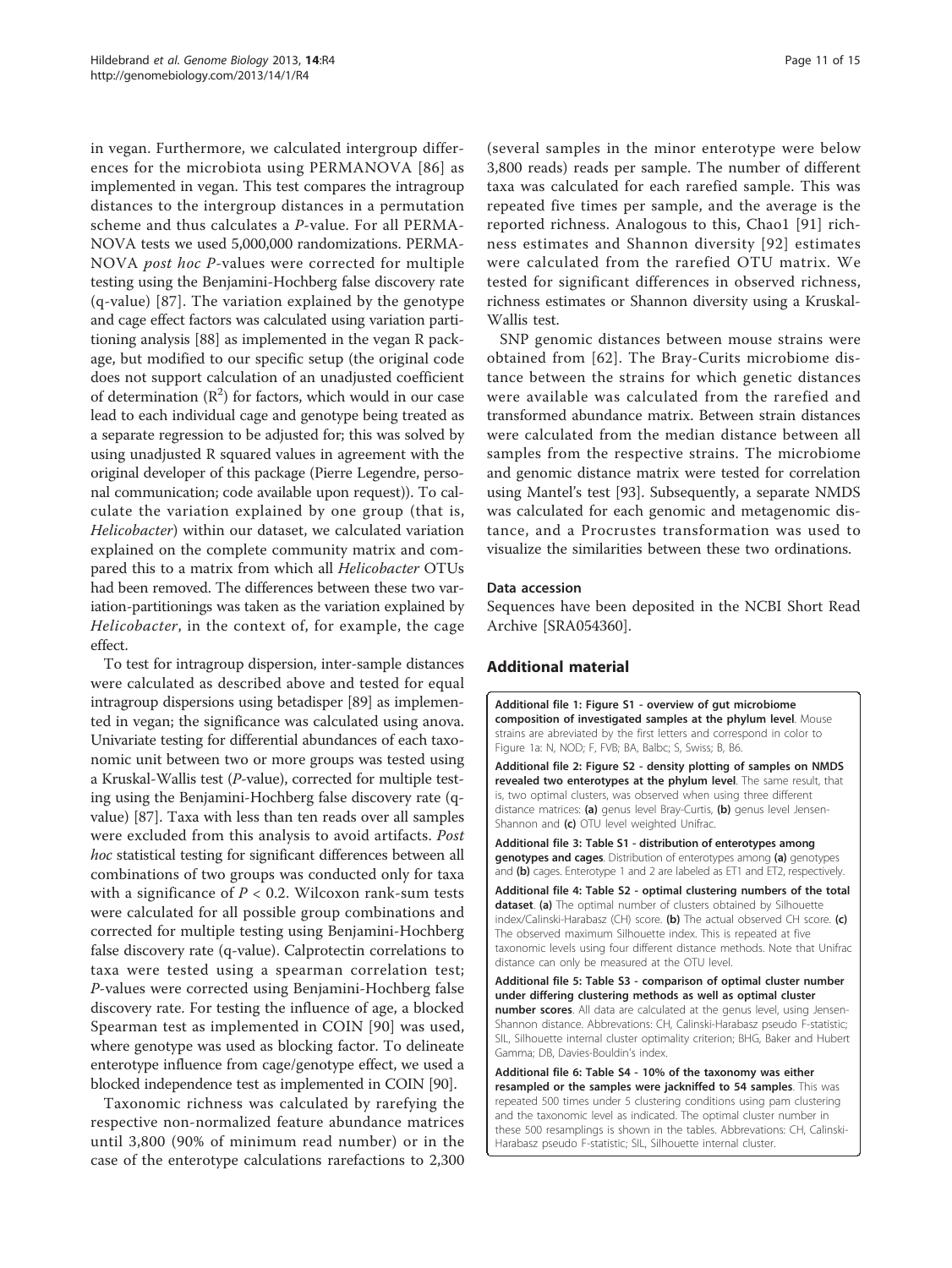<span id="page-11-0"></span>[Additional file 7: T](http://www.biomedcentral.com/content/supplementary/gb-2013-14-1-r4-S7.XLSX)able S5 - taxa that showed significant differences between enterotype 1 (ET1) and enterotype 2 (ET2). Cut-off values (P  $<$  0.05 and  $q <$  0.1) were applied. The OTUs were identified at the genus level if applicable. In case no genus or family could be identified, we took the lowest identified taxonomy.

#### [Additional file 8: T](http://www.biomedcentral.com/content/supplementary/gb-2013-14-1-r4-S8.XLSX)able S6 - univariate test showing correlations between amount of calprotectin in cecal matter and gut bacteria.

Marked groups are those negatively linked to calprotectin amount (Rho  $<$  0). Cut-off values are  $P < 0.05$  and q  $< 0.1$ .

[Additional file 9: T](http://www.biomedcentral.com/content/supplementary/gb-2013-14-1-r4-S9.XLSX)able S7 - P-values of genetic and cage effect calculated from NMDS analysis at all taxonomic levels. The randomized test was limited to  $10<sup>4</sup>$  permutations.

[Additional file 10: F](http://www.biomedcentral.com/content/supplementary/gb-2013-14-1-r4-S10.PDF)igure S3 - visualization of genetic and cage effects using distance-based redundancy analysis. Genetic as well as cage effects show a strong correlation to the mice microbiome, as visualized in the dbRDA at the  $(a)$  phylum and  $(b)$  genus levels. Samples are colored by genotype; cages are visualized by connecting lines between samples.

[Additional file 11: T](http://www.biomedcentral.com/content/supplementary/gb-2013-14-1-r4-S11.XLSX)able S8 - variation partitioning taking into account genotype, cage, and enterotype as well as shared information between these and unexplained variation. Percentage of variation in microbiota composition explained by solely genotype, cage and enterotype or by shared effects of those variables.

[Additional file 12: F](http://www.biomedcentral.com/content/supplementary/gb-2013-14-1-r4-S12.PDF)igure S4 - intra-strain dispersion of investigated mouse genotypes. Intra-strain dispersion was not significantly different between investigated genotypes, as shown here for genus level.

[Additional file 13: T](http://www.biomedcentral.com/content/supplementary/gb-2013-14-1-r4-S13.XLSX)able S9 - PERMANOVA post hoc testing for significant differences of gut microbiota compositions between the five strains used. PERMANOVA post hoc testing for significant differences of gut microbiota compositions between the five strains used. The marked values are significant ( $P < 0.05$ , q < 0.1).

[Additional file 14: F](http://www.biomedcentral.com/content/supplementary/gb-2013-14-1-r4-S14.PDF)igure S5 - richness estimates at the OTU level over study factors. OTU richness estimated with a Chao1 estimator. (a) For genotypes significant differences in richness were observed. (b) Cage effect did not show any significant differences.

[Additional file 15: T](http://www.biomedcentral.com/content/supplementary/gb-2013-14-1-r4-S15.XLSX)able S10 - list of taxa showing significant differences between genotypes. List of taxa showing significant differences between genotypes (stratified for ET1). Cut-off values of P < 0.05 and q < 0.1 were applied. The direction column sorts genotypes by their median abundance, from largest to smallest. A post hoc test was applied to direct neighbors in this list, where ' > ' is g-value of the test < 0.1,  $'$  > >  $'$  is q < 0.05 and  $'$  > >  $>$   $'$  is q < 0.01.

[Additional file 16:](http://www.biomedcentral.com/content/supplementary/gb-2013-14-1-r4-S16.XLSX) Table S11 - average abundance of bacterial groups showing significant differences between mouse genotypes. Values in brackets are standard deviations within the corresponding groups.

[Additional file 17: T](http://www.biomedcentral.com/content/supplementary/gb-2013-14-1-r4-S17.XLSX)able S12 - bacterial groups showing significant differences between cages. Summary of bacterial groups showing significant differences between cages ( $P < 0.05$  and  $q < 0.1$ ). Male mice were excluded from this test. The direction column sorts genotypes by their median abundance from largest to smallest. A post hoc test was applied to direct neighbors in this list, where  $'=$  is q-value  $> 0.1$ .

[Additional file 18: T](http://www.biomedcentral.com/content/supplementary/gb-2013-14-1-r4-S18.XLSX)able S13 - PERMANOVA tests for community differences between genotypes and cages after removal of all Helicobacter OTUs.

[Additional file 19: T](http://www.biomedcentral.com/content/supplementary/gb-2013-14-1-r4-S19.XLSX)able S14 - blocked Kruskal-Wallis test on all samples. (a) Blocked Kruskal-Wallis test on all (60) samples with enterotype as confounding factor yielded similar results, that is, bacterial groups showing significant difference between a) genotypes and b) cages as if enterotype had been pre-stratified.

[Additional file 20: F](http://www.biomedcentral.com/content/supplementary/gb-2013-14-1-r4-S20.PDF)igure S6 - schematic presentation of primer design used in the amplification of the V3-V5 region of 16SrDNA in this study.

[Additional file 21: T](http://www.biomedcentral.com/content/supplementary/gb-2013-14-1-r4-S21.XLSX)able S15 - metadata of all mice used in the study, the OTU abundance of all samples and the OTU taxonomical assignments.

#### Abbreviations

bp: base pair; CH: Calinski-Harabasz; dbRDA: distance-based redundancy analysis; ET: enterotype; NMDS: nonmetric multidimensional scaling; NOD: non-obese diabetic; OTU: operational taxonomic unit; PCR: polymerase chain reaction; SNP: single-nucleotide polymorphism.

#### Authors' contributions

AN and BB performed the experiments. FH, AN and RG analyzed the data. FH, BB, PV, AL and JR designed and conceived the experiments. AN, FH, AL and JR wrote the paper. All authors read and approved the final manuscript.

#### Competing interests

The spouse of AL is an employee of UCB.

#### Acknowledgements

We thank Fernando de Villena for kindly supporting us with between mouse strains genomic distances, Pierre Legendre for help with the variation partitioning algorithm, Sara Vieira-Silva, Maureen Koslowski as well as various Raes lab members for helpful discussions; Susann Schönefeldt for technical assistance and two anonymous reviewers for their constructive comments on this work. This work was supported by the Fund for Scientific Research - Flanders (FWO) and the VIB tech watch fund.

#### Author details

<sup>1</sup>Department of Structural Biology, VIB, Pleinlaan 2, 1050 Brussels, Belgium. <sup>2</sup>Department of Bioscience Engineering, Vrije Universiteit Brussel, Pleinlaan 2, 1050 Brussels, Belgium. <sup>3</sup>Autoimmune Genetics Laboratory, VIB, Herestraat 49, 3000 Leuven, Belgium. <sup>4</sup>Katholieke Universiteit Leuven, Herestraat 49, 3000 Leuven, Belgium.<sup>5</sup> Department for Molecular Biomedical Research, VIB Technologiepark Zwijnaarde 927, 9052 Ghent, Belgium. <sup>6</sup>Department for Molecular Biomedical Research, GhentUniversity, Technologiepark Zwijnaarde 927, 9052 Ghent, Belgium.

#### Received: 4 July 2012 Revised: 8 January 2013 Accepted: 24 January 2013 Published: 24 January 2013

#### References

- 1. Khachatryan ZA, Ktsoyan ZA, Manukyan GP, Kelly D, Ghazaryan KA, Aminov RI: [Predominant role of host genetics in controlling the](http://www.ncbi.nlm.nih.gov/pubmed/18725973?dopt=Abstract) [composition of gut microbiota.](http://www.ncbi.nlm.nih.gov/pubmed/18725973?dopt=Abstract) PLoS One 2008, 3:e3064.
- 2. Frank DN, Robertson CE, Hamm CM, Kpadeh Z, Zhang T, Chen H, Zhu W, Sartor RB, Boedeker EC, Harpaz N, Pace NR, Li E: [Disease phenotype and](http://www.ncbi.nlm.nih.gov/pubmed/20839241?dopt=Abstract) [genotype are associated with shifts in intestinal-associated](http://www.ncbi.nlm.nih.gov/pubmed/20839241?dopt=Abstract) [microbiota in inflammatory bowel diseases.](http://www.ncbi.nlm.nih.gov/pubmed/20839241?dopt=Abstract) Inflamm Bowel Dis 2010, 17:179-184.
- 3. Peterson DA, Frank DN, Pace NR, Gordon JI: [Metagenomic approaches for](http://www.ncbi.nlm.nih.gov/pubmed/18541218?dopt=Abstract) [defining the pathogenesis of inflammatory bowel diseases.](http://www.ncbi.nlm.nih.gov/pubmed/18541218?dopt=Abstract) Cell Host Microbe 2008, 3:417-427.
- 4. Nagalingam NA, Kao JY, Young VB: [Microbial ecology of the murine gut](http://www.ncbi.nlm.nih.gov/pubmed/21391286?dopt=Abstract) [associated with the development of dextran sodium sulfate-induced](http://www.ncbi.nlm.nih.gov/pubmed/21391286?dopt=Abstract) [colitis.](http://www.ncbi.nlm.nih.gov/pubmed/21391286?dopt=Abstract) Inflamm Bowel Dis 2011, 17:917-26.
- Turnbaugh PJ, Ley RE, Mahowald MA, Magrini V, Mardis ER, Gordon JI: [An](http://www.ncbi.nlm.nih.gov/pubmed/17183312?dopt=Abstract) [obesity-associated gut microbiome with increased capacity for energy](http://www.ncbi.nlm.nih.gov/pubmed/17183312?dopt=Abstract) [harvest.](http://www.ncbi.nlm.nih.gov/pubmed/17183312?dopt=Abstract) Nature 2006, 444:1027-1031.
- 6. Turnbaugh PJ, Hamady M, Yatsunenko T, Cantarel BL, Duncan A, Ley RE, Sogin ML, Jones WJ, Roe BA, Affourtit JP, Egholm M, Henrissat B, Heath AC, Knight R, Gordon JI: [A core gut microbiome in obese and lean twins.](http://www.ncbi.nlm.nih.gov/pubmed/19043404?dopt=Abstract) Nature 2009, 457:480-484.
- 7. Zhang H, DiBaise JK, Zuccolo A, Kudrna D, Braidotti M, Yu Y, Parameswaran P, Crowell MD, Wing R, Rittmann BE, Krajmalnik-Brown R: [Human gut microbiota in obesity and after gastric bypass.](http://www.ncbi.nlm.nih.gov/pubmed/19164560?dopt=Abstract) Proc Natl Acad Sci USA 2009, 106:2365-2370.
- 8. Wu H-J, Ivanov II, Darce J, Hattori K, Shima T, Umesaki Y, Littman DR, Benoist C, Mathis D: [Gut-residing segmented filamentous bacteria drive](http://www.ncbi.nlm.nih.gov/pubmed/20620945?dopt=Abstract) [autoimmune arthritis via T helper 17 cells.](http://www.ncbi.nlm.nih.gov/pubmed/20620945?dopt=Abstract) Immunity 2010, 32:815-827.
- 9. Ochoa-Repáraz J, Mielcarz DW, Ditrio LE, Burroughs AR, Foureau DM, Haque-Begum S, Kasper LH: [Role of gut commensal microflora in the](http://www.ncbi.nlm.nih.gov/pubmed/19841183?dopt=Abstract) [development of experimental autoimmune encephalomyelitis.](http://www.ncbi.nlm.nih.gov/pubmed/19841183?dopt=Abstract) J Immunol 2009, 183:6041-6050.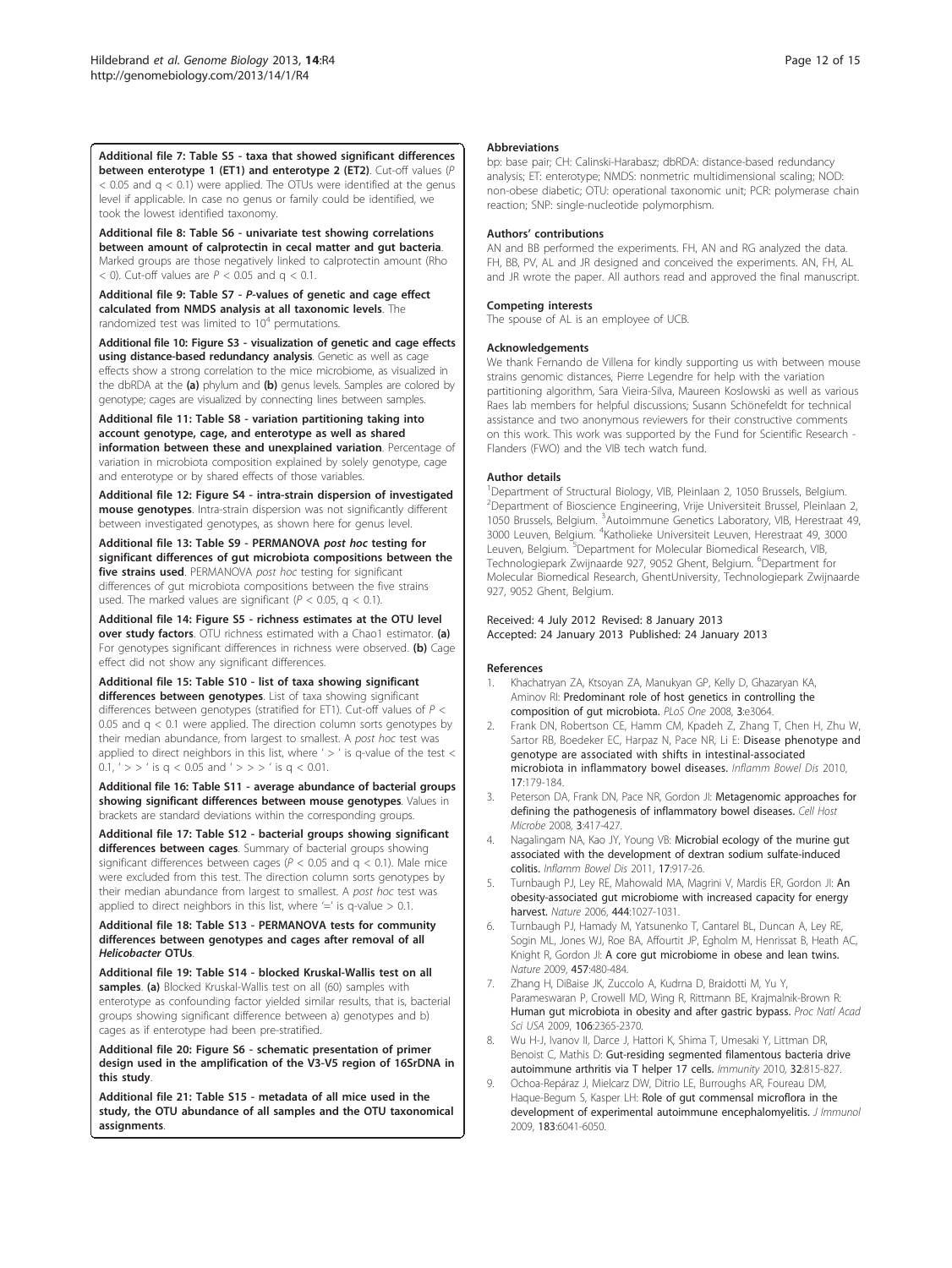- <span id="page-12-0"></span>10. Yokote H, Miyake S, Croxford JL, Oki S, Mizusawa H, Yamamura T: [NKT cell](http://www.ncbi.nlm.nih.gov/pubmed/18974295?dopt=Abstract)[dependent amelioration of a mouse model of multiple sclerosis by](http://www.ncbi.nlm.nih.gov/pubmed/18974295?dopt=Abstract) [altering gut flora.](http://www.ncbi.nlm.nih.gov/pubmed/18974295?dopt=Abstract) Am J Pathol 2008, 173:1714-1723.
- 11. Giongo A, Gano KA, Crabb DB, Mukherjee N, Novelo LL, Casella G, Drew JC, Ilonen J, Knip M, Hyöty H, Veijola R, Simell T, Simell O, Neu J, Wasserfall CH, Schatz D, Atkinson MA, Triplett EW: [Toward defining the autoimmune](http://www.ncbi.nlm.nih.gov/pubmed/20613793?dopt=Abstract) [microbiome for type 1 diabetes.](http://www.ncbi.nlm.nih.gov/pubmed/20613793?dopt=Abstract) ISME J 2011, 5:82-91.
- 12. Brown CT, Davis-Richardson AG, Giongo A, Gano KA, Crabb DB, Mukherjee N, Casella G, Drew JC, Ilonen J, Knip M, Hyöty H, Veijola R, Simell T, Simell O, Neu J, Wasserfall CH, Schatz D, Atkinson MA, Triplett EW: [Gut microbiome metagenomics analysis suggests a functional model for](http://www.ncbi.nlm.nih.gov/pubmed/22043294?dopt=Abstract) [the development of autoimmunity for type 1 diabetes.](http://www.ncbi.nlm.nih.gov/pubmed/22043294?dopt=Abstract) PloS One 2011, 6: e25792.
- 13. Qin J, Li Y, Cai Z, Li S, Zhu J, Zhang F, Liang S, Zhang W, Guan Y, Shen D, Peng Y, Zhang D, Jie Z, Wu W, Qin Y, Xue W, Li J, Han L, Lu D, Wu P, Dai Y, Sun X, Li Z, Tang [A](http://www.ncbi.nlm.nih.gov/pubmed/23023125?dopt=Abstract), Zhong S, Li X, Chen W, Xu R, Wang M, Feng Q, et al: A [metagenome-wide association study of gut microbiota in type 2](http://www.ncbi.nlm.nih.gov/pubmed/23023125?dopt=Abstract) [diabetes.](http://www.ncbi.nlm.nih.gov/pubmed/23023125?dopt=Abstract) Nature 2012, 490:55-60.
- 14. Russell SL, Gold MJ, Hartmann M, Willing BP, Thorson L, Wlodarska M, Gill N, Blanchet M-R, Mohn WW, McNagny KM, Finlay BB: [Early life antibiotic](http://www.ncbi.nlm.nih.gov/pubmed/22422004?dopt=Abstract)[driven changes in microbiota enhance susceptibility to allergic asthma.](http://www.ncbi.nlm.nih.gov/pubmed/22422004?dopt=Abstract) EMBO Rep 2012, 13:440-447.
- 15. Qin J, Li R, Raes J, Arumugam M, Burgdorf KS, Manichanh C, Nielsen T, Pons N, Levenez F, Yamada T, Mende DR, Li J, Xu J, Li S, Li D, Cao J, Wang B, Liang H, Zheng H, Xie Y, Tap J, Lepage P, Bertalan M, Batto J-M, Hansen T, Le Paslier D, Linneberg A, Nielsen HB, Pelletier E, Renault P, et al: [A human gut microbial gene catalogue established by metagenomic](http://www.ncbi.nlm.nih.gov/pubmed/20203603?dopt=Abstract) [sequencing.](http://www.ncbi.nlm.nih.gov/pubmed/20203603?dopt=Abstract) Nature 2010, 464:59-65.
- 16. Arumugam M, Raes J, Pelletier E, Le Paslier D, Yamada T, Mende DR, Fernandes GR, Tap J, Bruls T, Batto J-M, Bertalan M, Borruel N, Casellas F, Fernandez L, Gautier L, Hansen T, Hattori M, Hayashi T, Kleerebezem M, Kurokawa K, Leclerc M, Levenez F, Manichanh C, Nielsen HB, Nielsen T, Pons N, Poulain J, Qin J, Sicheritz-Ponten T, Tims S, et al: [Enterotypes of](http://www.ncbi.nlm.nih.gov/pubmed/21508958?dopt=Abstract) [the human gut microbiome.](http://www.ncbi.nlm.nih.gov/pubmed/21508958?dopt=Abstract) Nature 2011, 473:174-180.
- Kurokawa K, Itoh T, Kuwahara T, Oshima K, Toh H, Toyoda A, Takami H, Morita H, Sharma VK, Srivastava TP, Taylor TD, Noguchi H, Mori H, Ogura Y, Ehrlich DS, Itoh K, Takagi T, Sakaki Y, Hayashi T, Hattori M: [Comparative](http://www.ncbi.nlm.nih.gov/pubmed/17916580?dopt=Abstract) [metagenomics revealed commonly enriched gene sets in human gut](http://www.ncbi.nlm.nih.gov/pubmed/17916580?dopt=Abstract) [microbiomes.](http://www.ncbi.nlm.nih.gov/pubmed/17916580?dopt=Abstract) DNA Res 2007, 14:169-181.
- 18. Curtis H, Gevers D, Knight R, Abubucker S, Badger JH, Chinwalla AT, Creasy HH, Earl AM, FitzGerald MG, Fulton RS, Giglio MG, Hallsworth-Pepin K, Lobos EA, Madupu R, Magrini V, Martin JC, Mitreva M: [Structure,](http://www.ncbi.nlm.nih.gov/pubmed/22699609?dopt=Abstract) [function and diversity of the human microbiome in an adult reference](http://www.ncbi.nlm.nih.gov/pubmed/22699609?dopt=Abstract) [population.](http://www.ncbi.nlm.nih.gov/pubmed/22699609?dopt=Abstract) Nature 2012, 486:207-214.
- 19. Zoetendal EG, Von Wright A, Vilpponen-Salmela T, Ben-Amor K, Akkermans ADL, De Vos WM: [Mucosa-associated bacteria in the human](http://www.ncbi.nlm.nih.gov/pubmed/12089021?dopt=Abstract) [gastrointestinal tract are uniformly distributed along the colon and](http://www.ncbi.nlm.nih.gov/pubmed/12089021?dopt=Abstract) [differ from the community recovered from feces.](http://www.ncbi.nlm.nih.gov/pubmed/12089021?dopt=Abstract) Appl Environ Microbiol 2002, 68:3401-3407.
- 20. Booijink CCGM, El-Aidy S, Rajilić-Stojanović M, Heilig HGHJ, Troost FJ, Smidt H, Kleerebezem M, De Vos WM, Zoetendal EG: [High temporal and](http://www.ncbi.nlm.nih.gov/pubmed/20626454?dopt=Abstract) [inter-individual variation detected in the human ileal microbiota.](http://www.ncbi.nlm.nih.gov/pubmed/20626454?dopt=Abstract) Environ Microbiol 2010, 12:3213-3227.
- 21. Aguirre de Cárcer D, Cuív PO, Wang T, Kang S, Worthley D, Whitehall V, Gordon I, McSweeney C, Leggett B, Morrison M: [Numerical ecology](http://www.ncbi.nlm.nih.gov/pubmed/21124491?dopt=Abstract) [validates a biogeographical distribution and gender-based effect on](http://www.ncbi.nlm.nih.gov/pubmed/21124491?dopt=Abstract) [mucosa-associated bacteria along the human colon.](http://www.ncbi.nlm.nih.gov/pubmed/21124491?dopt=Abstract) ISME J 2011, 5:801-809.
- 22. Dethlefsen L, Relman DA: [Incomplete recovery and individualized](http://www.ncbi.nlm.nih.gov/pubmed/20847294?dopt=Abstract) [responses of the human distal gut microbiota to repeated antibiotic](http://www.ncbi.nlm.nih.gov/pubmed/20847294?dopt=Abstract) [perturbation.](http://www.ncbi.nlm.nih.gov/pubmed/20847294?dopt=Abstract) Proc Natl Acad Sci USA 2011, 108(Suppl):4554-4561.
- 23. Costello EK, Lauber CL, Hamady M, Fierer N, Gordon JI, Knight R: [Bacterial](http://www.ncbi.nlm.nih.gov/pubmed/19892944?dopt=Abstract) [community variation in human body habitats across space and time.](http://www.ncbi.nlm.nih.gov/pubmed/19892944?dopt=Abstract) Science 2009, 326:1694-1697.
- 24. Hildebrandt MA, Hoffmann C, Sherrill-Mix SA, Keilbaugh SA, Hamady M, Chen YY, Knight R, Ahima RS, Bushman F, Wu GD: High-fat diet determines the composition of the murine gut microbiome independently of obesity. Gastroenterology 2009, 137:1712-1716.
- 25. Tilg H: [Obesity, metabolic syndrome, and microbiota: multiple](http://www.ncbi.nlm.nih.gov/pubmed/20535027?dopt=Abstract) [interactions.](http://www.ncbi.nlm.nih.gov/pubmed/20535027?dopt=Abstract) J Clin Gastroenterol 2010, 44(Suppl 1):S16-18.
- 26. Wu GD, Chen J, Hoffmann C, Bittinger K, Chen Y-Y, Keilbaugh SA, Bewtra M, Knights D, Walters WA, Knight R, Sinha R, Gilroy E, Gupta K, Baldassano R, Nessel L, Li H, Bushman FD, Lewis JD: [Linking long-term dietary patterns](http://www.ncbi.nlm.nih.gov/pubmed/21885731?dopt=Abstract) [with gut microbial enterotypes.](http://www.ncbi.nlm.nih.gov/pubmed/21885731?dopt=Abstract) Science 2011, 334:105-108.
- 27. Antunes LCM, Finlay BB: [A comparative analysis of the effect of antibiotic](http://www.ncbi.nlm.nih.gov/pubmed/21637027?dopt=Abstract) [treatment and enteric infection on intestinal homeostasis.](http://www.ncbi.nlm.nih.gov/pubmed/21637027?dopt=Abstract) Gut Microbes 2011, 2:105-108.
- 28. Biasucci G, Rubini M, Riboni S, Morelli L, Bessi E, Retetangos C: [Mode of](http://www.ncbi.nlm.nih.gov/pubmed/20133091?dopt=Abstract) [delivery affects the bacterial community in the newborn gut.](http://www.ncbi.nlm.nih.gov/pubmed/20133091?dopt=Abstract) Early Hum Dev 2010, 86:13-15.
- 29. Dominguez-Bello MG, Costello EK, Contreras M, Magris M, Hidalgo G, Fierer N, Knight R: [Delivery mode shapes the acquisition and structure of](http://www.ncbi.nlm.nih.gov/pubmed/20566857?dopt=Abstract) [the initial microbiota across multiple body habitats in newborns.](http://www.ncbi.nlm.nih.gov/pubmed/20566857?dopt=Abstract) Proc Natl Acad Sci USA 2010, 107:11971-11975.
- 30. Adlerberth I: [Factors influencing the establishment of the intestinal](http://www.ncbi.nlm.nih.gov/pubmed/18626190?dopt=Abstract) [microbiota in infancy.](http://www.ncbi.nlm.nih.gov/pubmed/18626190?dopt=Abstract) Nestle Nutr Workshop Ser Pediatr Program 2008, 62:13-29, discussion 29-33.
- 31. Falk PG, Hooper LV, Midtvedt T, Gordon JI: [Creating and maintaining the](http://www.ncbi.nlm.nih.gov/pubmed/9841668?dopt=Abstract) [gastrointestinal ecosystem: what we know and need to know from](http://www.ncbi.nlm.nih.gov/pubmed/9841668?dopt=Abstract) [gnotobiology.](http://www.ncbi.nlm.nih.gov/pubmed/9841668?dopt=Abstract) Microbiol Mol Biol Rev 1998, 62:1157-1170.
- 32. Macpherson AJ, Harris NL: [Interactions between commensal intestinal](http://www.ncbi.nlm.nih.gov/pubmed/15173836?dopt=Abstract) [bacteria and the immune system.](http://www.ncbi.nlm.nih.gov/pubmed/15173836?dopt=Abstract) Nat Rev Immunol 2004, 4:478-485.
- 33. Wen L, Ley RE, Volchkov PY, Stranges PB, Avanesyan L, Stonebraker AC, Hu C, Wong FS, Szot GL, Bluestone JA, Gordon JI, Chervonsky AV: [Innate](http://www.ncbi.nlm.nih.gov/pubmed/18806780?dopt=Abstract) [immunity and intestinal microbiota in the development of Type 1](http://www.ncbi.nlm.nih.gov/pubmed/18806780?dopt=Abstract) [diabetes.](http://www.ncbi.nlm.nih.gov/pubmed/18806780?dopt=Abstract) Nature 2008, 455:1109-1113.
- 34. Faith JJ, McNulty NP, Rey FE, Gordon JI: [Predicting a human gut](http://www.ncbi.nlm.nih.gov/pubmed/21596954?dopt=Abstract) microbiota'[s response to diet in gnotobiotic mice.](http://www.ncbi.nlm.nih.gov/pubmed/21596954?dopt=Abstract) Science 2011, 333:101-104.
- 35. Faith JJ, Rey FE, O'Donnell D, Karlsson M, McNulty NP, Kallstrom G, Goodman AL, Gordon JI: [Creating and characterizing communities of](http://www.ncbi.nlm.nih.gov/pubmed/20664551?dopt=Abstract) [human gut microbes in gnotobiotic mice.](http://www.ncbi.nlm.nih.gov/pubmed/20664551?dopt=Abstract) ISME J 2010, 4:1094-1098.
- 36. Goodman AL, Kallstrom G, Faith JJ, Reyes A, Moore A, Dantas G, Gordon JI: [Extensive personal human gut microbiota culture collections](http://www.ncbi.nlm.nih.gov/pubmed/21436049?dopt=Abstract) [characterized and manipulated in gnotobiotic mice.](http://www.ncbi.nlm.nih.gov/pubmed/21436049?dopt=Abstract) Proc Natl Acad Sci USA 2011, 108:6252-6257.
- 37. Turnbaugh PJ, Ridaura VK, Faith JJ, Rey FE, Knight R, Gordon JI: [The effect](http://www.ncbi.nlm.nih.gov/pubmed/20368178?dopt=Abstract) [of diet on the human gut microbiome: a metagenomic analysis in](http://www.ncbi.nlm.nih.gov/pubmed/20368178?dopt=Abstract) [humanized gnotobiotic mice.](http://www.ncbi.nlm.nih.gov/pubmed/20368178?dopt=Abstract) Sci Transl Med 2009, 1:6ra14.
- Albert EJ, Sommerfeld K, Gophna S, Marshall JS, Gophna U: The gut microbiota of toll-like receptor 2-deficient mice exhibits lineage-specific modifications. Environ Microbiol Rep 2009, 1:65-70.
- 39. Xue X, Feng T, Yao S, Wolf KJ, Liu C-G, Liu X, Elson CO, Cong Y: [Microbiota](http://www.ncbi.nlm.nih.gov/pubmed/22068236?dopt=Abstract) [downregulates dendritic cell expression of miR-10a, which targets IL-12/](http://www.ncbi.nlm.nih.gov/pubmed/22068236?dopt=Abstract) [IL-23p40.](http://www.ncbi.nlm.nih.gov/pubmed/22068236?dopt=Abstract) J Immunol 2011, 187:5879-5886.
- 40. Mondot S, Barreau F, Al Nabhani Z, Dussaillant M, Le Roux K, Doré J, Leclerc M, Hugot J-P, Lepage P: [Altered gut microbiota composition in](http://www.ncbi.nlm.nih.gov/pubmed/21868489?dopt=Abstract) [immune-impaired Nod2\(-/-\) mice.](http://www.ncbi.nlm.nih.gov/pubmed/21868489?dopt=Abstract) Gut 2012, 61:634-635.
- 41. Brinkman BM, Hildebrand F, Kubica M, Goosens D, Del Favero J, Declercq W, Raes J, Vandenabeele P: [Caspase deficiency alters the murine](http://www.ncbi.nlm.nih.gov/pubmed/22012254?dopt=Abstract) [gut microbiome.](http://www.ncbi.nlm.nih.gov/pubmed/22012254?dopt=Abstract) Cell Death Dis 2011, 2:e220.
- 42. Bruno MEC, Rogier EW, Frantz AL, Stefka AT, Thompson SN, Kaetzel CS: [Regulation of the polymeric immunoglobulin receptor in intestinal](http://www.ncbi.nlm.nih.gov/pubmed/20450283?dopt=Abstract) [epithelial cells by Enterobacteriaceae: implications for mucosal](http://www.ncbi.nlm.nih.gov/pubmed/20450283?dopt=Abstract) [homeostasis.](http://www.ncbi.nlm.nih.gov/pubmed/20450283?dopt=Abstract) Immunol Invest 2010, 39:356-382.
- 43. Wells JM, Rossi O, Meijerink M, Van Baarlen P: [Epithelial crosstalk at the](http://www.ncbi.nlm.nih.gov/pubmed/20826446?dopt=Abstract) [microbiota-mucosal interface.](http://www.ncbi.nlm.nih.gov/pubmed/20826446?dopt=Abstract) Proc Natl Acad Sci USA 2011, 108(Suppl):4607-4614.
- 44. Wang Y, Devkota S, Musch MW, Jabri B, Nagler C, Antonopoulos DA, Chervonsky A, Chang EB: [Regional mucosa-associated microbiota](http://www.ncbi.nlm.nih.gov/pubmed/21042588?dopt=Abstract) [determine physiological expression of TLR2 and TLR4 in murine colon.](http://www.ncbi.nlm.nih.gov/pubmed/21042588?dopt=Abstract) PloS One 2010, 5:e13607.
- 45. Kellermayer R, Dowd SE, Harris RA, Balasa A, Schaible TD, Wolcott RD, Tatevian N, Szigeti R, Li Z, Versalovic J, Smith CW: [Colonic mucosal DNA](http://www.ncbi.nlm.nih.gov/pubmed/21228220?dopt=Abstract) [methylation, immune response, and microbiome patterns in Toll-like](http://www.ncbi.nlm.nih.gov/pubmed/21228220?dopt=Abstract) [receptor 2-knockout mice.](http://www.ncbi.nlm.nih.gov/pubmed/21228220?dopt=Abstract) FASEB J 2011, 25:1449-1460.
- 46. Zhang C, Zhang M, Wang S, Han R, Cao Y, Hua W, Mao Y, Zhang X, Pang X, Wei C, Zhao G, Chen Y, Zhao L: [Interactions between gut microbiota,](http://www.ncbi.nlm.nih.gov/pubmed/19865183?dopt=Abstract) [host genetics and diet relevant to development of metabolic syndromes](http://www.ncbi.nlm.nih.gov/pubmed/19865183?dopt=Abstract) [in mice.](http://www.ncbi.nlm.nih.gov/pubmed/19865183?dopt=Abstract) ISME J 2010, 4:232-241.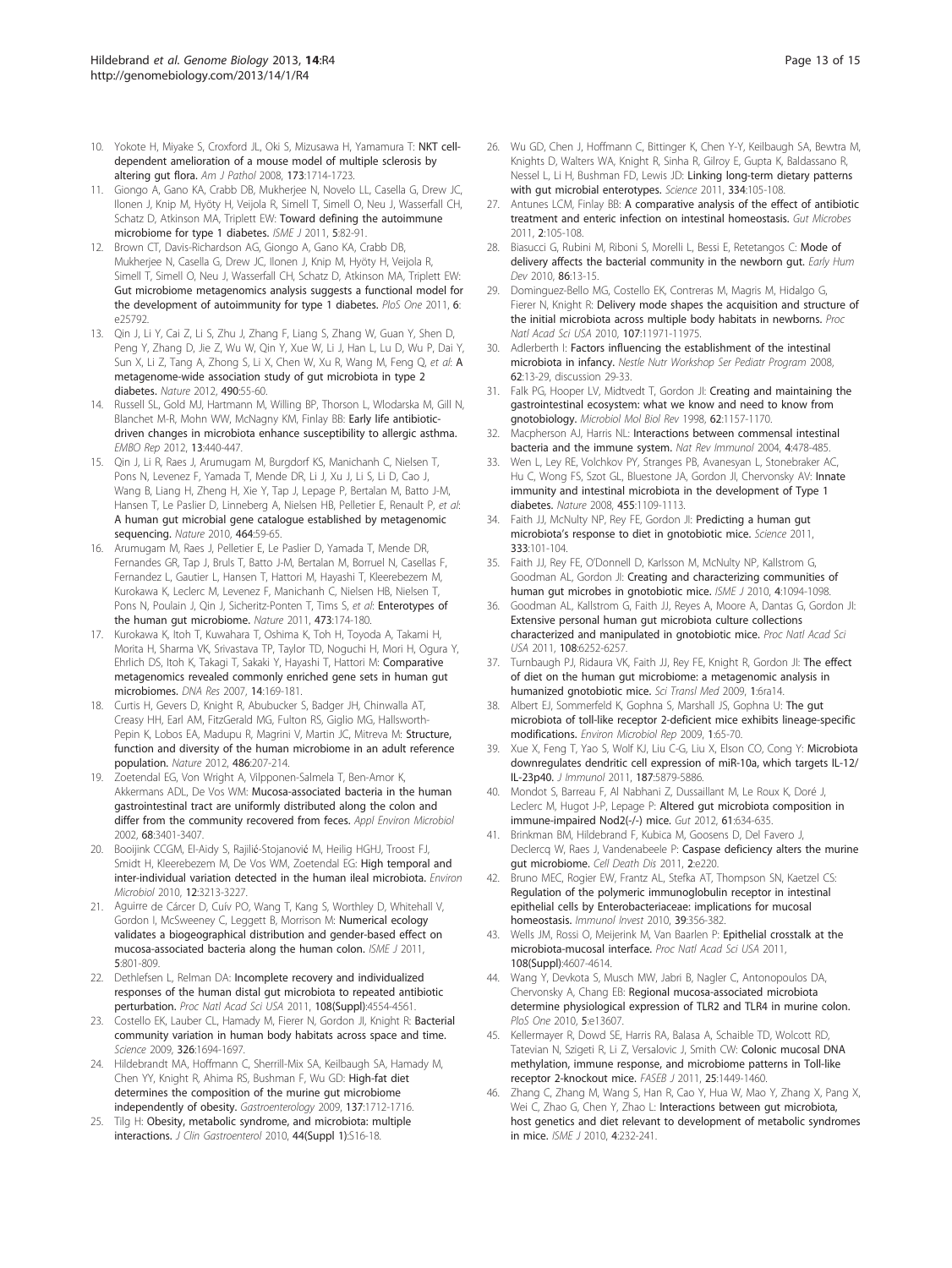- <span id="page-13-0"></span>47. Deloris Alexander A, Orcutt RP, Henry JC, Baker J, Bissahoyo AC, Threadgill DW: [Quantitative PCR assays for mouse enteric flora reveal](http://www.ncbi.nlm.nih.gov/pubmed/17091319?dopt=Abstract) [strain-dependent differences in composition that are influenced by the](http://www.ncbi.nlm.nih.gov/pubmed/17091319?dopt=Abstract) [microenvironment.](http://www.ncbi.nlm.nih.gov/pubmed/17091319?dopt=Abstract) Mamm Genome 2006, 17:1093-1104.
- 48. Elinav E, Strowig T, Kau AL, Henao-Mejia J, Thaiss CA, Booth CJ, Peaper DR, Bertin J, Eisenbarth SC, Gordon JI, Flavell RA: [NLRP6 inflammasome](http://www.ncbi.nlm.nih.gov/pubmed/21565393?dopt=Abstract) [regulates colonic microbial ecology and risk for colitis.](http://www.ncbi.nlm.nih.gov/pubmed/21565393?dopt=Abstract) Cell 2011, 145:745-757.
- 49. Saric J, Wang Y, Li J, Coen M, Utzinger J, Marchesi JR, Keiser J, Veselkov K, Lindon JC, Nicholson JK, Holmes E: [Species variation in the fecal](http://www.ncbi.nlm.nih.gov/pubmed/18052033?dopt=Abstract) [metabolome gives insight into differential gastrointestinal function.](http://www.ncbi.nlm.nih.gov/pubmed/18052033?dopt=Abstract) J Proteome Res 2008, 7:352-360.
- 50. Friswell MK, Gika H, Stratford IJ, Theodoridis G, Telfer B, Wilson ID, McBain AJ: [Site and strain-specific variation in gut microbiota profiles](http://www.ncbi.nlm.nih.gov/pubmed/20052418?dopt=Abstract) [and metabolism in experimental mice.](http://www.ncbi.nlm.nih.gov/pubmed/20052418?dopt=Abstract) PloS One 2010, 5:e8584.
- 51. Kovacs A, Ben-Jacob N, Tayem H, Halperin E, Iraqi F, Gophna U: Genotype is a stronger determinant than sex of the mouse gut microbiota. Microbial Ecol 2011, 61:423-428.
- 52. Benson AK, Kelly S, Legge R, Ma F, Low SJ, Kim J, Zhang M, Oh PL, Nehrenberg D, Hua K, Kachman SD, Moriyama EN, Walter J, Peterson D, Pomp D: [Individuality in gut microbiota composition is a complex](http://www.ncbi.nlm.nih.gov/pubmed/20937875?dopt=Abstract) [polygenic trait shaped by multiple environmental and host genetic](http://www.ncbi.nlm.nih.gov/pubmed/20937875?dopt=Abstract) [factors.](http://www.ncbi.nlm.nih.gov/pubmed/20937875?dopt=Abstract) Proc Natl Acad Sci USA 2010, 107:18933-18938.
- 53. Grönlund M-M, Grześkowiak Ł, Isolauri E, Salminen S: [Influence of mother](http://www.ncbi.nlm.nih.gov/pubmed/21983067?dopt=Abstract)'s [intestinal microbiota on gut colonization in the infant.](http://www.ncbi.nlm.nih.gov/pubmed/21983067?dopt=Abstract) Gut microbes 2011, 2:227-233.
- 54. Liu Z, Lozupone C, Hamady M, Bushman FD, Knight R: [Short](http://www.ncbi.nlm.nih.gov/pubmed/17881377?dopt=Abstract) [pyrosequencing reads suffice for accurate microbial community analysis.](http://www.ncbi.nlm.nih.gov/pubmed/17881377?dopt=Abstract) Nucleic Acids Res 2007, 35:e120.
- 55. Liu Z, DeSantis TZ, Andersen GL, Knight R: [Accurate taxonomy](http://www.ncbi.nlm.nih.gov/pubmed/18723574?dopt=Abstract) [assignments from 16S rRNA sequences produced by highly parallel](http://www.ncbi.nlm.nih.gov/pubmed/18723574?dopt=Abstract) [pyrosequencers.](http://www.ncbi.nlm.nih.gov/pubmed/18723574?dopt=Abstract) Nucleic Acids Res 2008, 36:e120.
- 56. Haas BJ, Gevers D, Earl AM, Feldgarden M, Ward DV, Giannoukos G, Ciulla D, Tabbaa D, Highlander SK, Sodergren E, Methé B, DeSantis TZ, Petrosino JF, Knight R, Birren BW: [Chimeric 16S rRNA sequence formation and](http://www.ncbi.nlm.nih.gov/pubmed/21212162?dopt=Abstract) [detection in Sanger and 454-pyrosequenced PCR amplicons.](http://www.ncbi.nlm.nih.gov/pubmed/21212162?dopt=Abstract) Genome Res 2011, 21:494-504.
- 57. Ley RE, Backhed F, Turnbaugh P, Lozupone CA, Knight RD, Gordon JI: [Obesity alters gut microbial ecology.](http://www.ncbi.nlm.nih.gov/pubmed/16033867?dopt=Abstract) Proc Natl Acad Sci USA 2005, 102:11070-11075.
- 58. Kaufman L, Rousseeuw PJ: Finding Groups in Data: An Introduction to Cluster Analysis Wiley-Interscience; 1990.
- 59. Zupancic ML, Cantarel BL, Liu Z, Drabek EF, Ryan K, Cirimotich S, Jones C, Knight R, Walters W, Knights D, Mongodin EF, Horenstein RB, Mitchell BD, Steinle N, Snitker S, Shuldiner AR, Fraser CM: [Analysis of the gut](http://www.ncbi.nlm.nih.gov/pubmed/22905200?dopt=Abstract) [microbiota in the Old Order Amish and its relation to the metabolic](http://www.ncbi.nlm.nih.gov/pubmed/22905200?dopt=Abstract) [syndrome.](http://www.ncbi.nlm.nih.gov/pubmed/22905200?dopt=Abstract) PLoS ONE 2012, 7:e43052.
- 60. D'Haens G, Ferrante M, Vermeire S, Baert F, Noman M, Moortgat L, Geens P, Iwens D, Aerden I, Van Assche G, Van Olmen G, Rutgeerts P: [Fecal](http://www.ncbi.nlm.nih.gov/pubmed/22344983?dopt=Abstract) [calprotectin is a surrogate marker for endoscopic lesions in](http://www.ncbi.nlm.nih.gov/pubmed/22344983?dopt=Abstract) [inflammatory bowel disease.](http://www.ncbi.nlm.nih.gov/pubmed/22344983?dopt=Abstract) Inflamm Bowel Dis 2012, 18:2218-2224.
- 61. Shulman RJ, Eakin MN, Czyzewski DI, Jarrett M, Ou C-N: [Increased](http://www.ncbi.nlm.nih.gov/pubmed/18538790?dopt=Abstract) [gastrointestinal permeability and gut inflammation in children with](http://www.ncbi.nlm.nih.gov/pubmed/18538790?dopt=Abstract) [functional abdominal pain and irritable bowel syndrome.](http://www.ncbi.nlm.nih.gov/pubmed/18538790?dopt=Abstract) J Pediatr 2008, 153:646-650.
- 62. Yang H, Wang JR, Didion JP, Buus RJ, Bell TA, Welsh CE, Bonhomme F, Yu AH-T, Nachman MW, Pialek J, Tucker P, Boursot P, McMillan L, Churchill GA, De Villena FP-M: [Subspecific origin and haplotype diversity](http://www.ncbi.nlm.nih.gov/pubmed/21623374?dopt=Abstract) [in the laboratory mouse.](http://www.ncbi.nlm.nih.gov/pubmed/21623374?dopt=Abstract) Nat Genet 2011, 43:648-655.
- 63. Van Passel MWJ, Kant R, Zoetendal EG, Plugge CM, Derrien M, Malfatti SA, Chain PSG, Woyke T, Palva A, De Vos WM, Smidt H: [The genome of](http://www.ncbi.nlm.nih.gov/pubmed/21390229?dopt=Abstract) [Akkermansia muciniphila, a dedicated intestinal mucin degrader, and its](http://www.ncbi.nlm.nih.gov/pubmed/21390229?dopt=Abstract) [use in exploring intestinal metagenomes.](http://www.ncbi.nlm.nih.gov/pubmed/21390229?dopt=Abstract) PloS One 2011, 6:e16876.
- 64. Taylor NS, Xu S, Nambiar P, Dewhirst FE, Fox JG: [Enterohepatic](http://www.ncbi.nlm.nih.gov/pubmed/17507523?dopt=Abstract) [Helicobacter species are prevalent in mice from commercial and](http://www.ncbi.nlm.nih.gov/pubmed/17507523?dopt=Abstract) [academic institutions in Asia, Europe, and North America.](http://www.ncbi.nlm.nih.gov/pubmed/17507523?dopt=Abstract) J Clin Microbiol 2007, 45:2166-2172.
- 65. Rehman A, Lepage P, Nolte A, Hellmig S, Schreiber S, Ott SJ: [Transcriptional activity of the dominant gut mucosal microbiota in](http://www.ncbi.nlm.nih.gov/pubmed/20522625?dopt=Abstract) [chronic inflammatory bowel disease patients.](http://www.ncbi.nlm.nih.gov/pubmed/20522625?dopt=Abstract) J Med Microbiol 2010, 59:1114-1122.
- 66. Willing BP, Dicksved J, Halfvarson J, Andersson AF, Lucio M, Zheng Z, Järnerot G, Tysk C, Jansson JK, Engstrand L: [A pyrosequencing study in](http://www.ncbi.nlm.nih.gov/pubmed/20816835?dopt=Abstract) [twins shows that gastrointestinal microbial profiles vary with](http://www.ncbi.nlm.nih.gov/pubmed/20816835?dopt=Abstract) [inflammatory bowel disease phenotypes.](http://www.ncbi.nlm.nih.gov/pubmed/20816835?dopt=Abstract) Gastroenterology 2010, 139:1844-1854, e1.
- 67. Maes M, Mihaylova I, Leunis J-C: [Increased serum IgA and IgM against LPS](http://www.ncbi.nlm.nih.gov/pubmed/17007934?dopt=Abstract) [of enterobacteria in chronic fatigue syndrome \(CFS\): indication for the](http://www.ncbi.nlm.nih.gov/pubmed/17007934?dopt=Abstract) [involvement of gram-negative enterobacteria in the etiology of CFS and](http://www.ncbi.nlm.nih.gov/pubmed/17007934?dopt=Abstract) [for the presence of an increased gut-intestinal permeability.](http://www.ncbi.nlm.nih.gov/pubmed/17007934?dopt=Abstract) J Affect Disord 2007, 99:237-240.
- 68. Arthur JC, Perez-Chanona E, Mühlbauer M, Tomkovich S, Uronis JM, Fan T-J, Campbell BJ, Abujamel T, Dogan B, Rogers AB, Rhodes JM, Stintzi A, Simpson KW, Hansen JJ, Keku TO, Fodor AA, Jobin C: Intestinal inflammation targets cancer-inducing activity of the microbiota. Science 2012, 117:1175-1183.
- 69. Lozupone C, Stombaugh JI, Gordon JI, Jansson JK, Knight R: [Diversity,](http://www.ncbi.nlm.nih.gov/pubmed/22972295?dopt=Abstract) [stability and resilience of the human gut microbiota.](http://www.ncbi.nlm.nih.gov/pubmed/22972295?dopt=Abstract) Nature 2012, 489:220-230.
- 70. Fernandez-Raudales D, Hoeflinger J, Bringe NA, Cox SB, Dowd SE, Miller MJ, Gonzalez de Mejia E: [Consumption of different soymilk formulations](http://www.ncbi.nlm.nih.gov/pubmed/22895080?dopt=Abstract) [differentially affects the gut microbiomes of overweight and obese men.](http://www.ncbi.nlm.nih.gov/pubmed/22895080?dopt=Abstract) Gut Microbes 2012, 3:490-500.
- 71. Yatsunenko T, Rey FE, Manary MJ, Trehan I, Dominguez-Bello MG, Contreras M, Magris M, Hidalgo G, Baldassano RN, Anokhin AP, Heath AC, Warner B, Reeder J, Kuczynski J, Caporaso JG, Lozupone C, Lauber C, Clemente JC, Knights D, Knight R, Gordon JI: [Human gut microbiome](http://www.ncbi.nlm.nih.gov/pubmed/22699611?dopt=Abstract) [viewed across age and geography.](http://www.ncbi.nlm.nih.gov/pubmed/22699611?dopt=Abstract) Nature 2012, 486:222-227.
- 72. Neyrinck AM, Possemiers S, Druart C, Van de Wiele T, De Backer F, Cani PD, Larondelle Y, Delzenne NM: [Prebiotic effects of wheat arabinoxylan](http://www.ncbi.nlm.nih.gov/pubmed/21695273?dopt=Abstract) related to [the increase in bifidobacteria, Roseburia and Bacteroides/](http://www.ncbi.nlm.nih.gov/pubmed/21695273?dopt=Abstract) [Prevotella in diet-induced obese mice.](http://www.ncbi.nlm.nih.gov/pubmed/21695273?dopt=Abstract) PloS One 2011, 6:e20944.
- Salzman NH, Hung K, Haribhai D, Chu H, Karlsson-Sjöberg J, Amir E, Teggatz P, Barman M, Hayward M, Eastwood D, Stoel M, Zhou Y, Sodergren E, Weinstock GM, Bevins CL, Williams CB, Bos N: [Enteric](http://www.ncbi.nlm.nih.gov/pubmed/19855381?dopt=Abstract) [defensins are essential regulators of intestinal microbial ecology.](http://www.ncbi.nlm.nih.gov/pubmed/19855381?dopt=Abstract) Nat Immunol 2010, 11:76-83.
- 74. Shanahan MT, Tanabe H, Ouellette AJ: [Strain-specific polymorphisms in](http://www.ncbi.nlm.nih.gov/pubmed/21041494?dopt=Abstract) Paneth cell α[-defensins of C57BL/6 mice and evidence of vestigial](http://www.ncbi.nlm.nih.gov/pubmed/21041494?dopt=Abstract) myeloid α[-defensin pseudogenes.](http://www.ncbi.nlm.nih.gov/pubmed/21041494?dopt=Abstract) Infect Immun 2011, 79:459-473.
- 75. Islam KBMS, Fukiya S, Hagio M, Fujii N, Ishizuka S, Ooka T, Ogura Y, Hayashi T, Yokota A: [Bile acid is a host factor that regulates the](http://www.ncbi.nlm.nih.gov/pubmed/21839040?dopt=Abstract) [composition of the cecal microbiota in rats.](http://www.ncbi.nlm.nih.gov/pubmed/21839040?dopt=Abstract) Gastroenterology 2011, 141:1773-1781.
- 76. Wang DQ, Paigen B, Carey MC: [Genetic factors at the enterocyte level](http://www.ncbi.nlm.nih.gov/pubmed/11714851?dopt=Abstract) [account for variations in intestinal cholesterol absorption efficiency](http://www.ncbi.nlm.nih.gov/pubmed/11714851?dopt=Abstract) [among inbred strains of mice.](http://www.ncbi.nlm.nih.gov/pubmed/11714851?dopt=Abstract) J Lipid Res 2001, 42:1820-1830.
- 77. Wang DQ-H, Lammert F, Paigen B, Carey MC: [Phenotypic characterization](http://www.ncbi.nlm.nih.gov/pubmed/10553010?dopt=Abstract) [of Lith genes that determine susceptibility to cholesterol cholelithiasis in](http://www.ncbi.nlm.nih.gov/pubmed/10553010?dopt=Abstract) [inbred mice: pathophysiology of biliary lipid secretion.](http://www.ncbi.nlm.nih.gov/pubmed/10553010?dopt=Abstract) J Lipid Res 1999, 40:2066-2079.
- 78. Stecher B, Chaffron S, Käppeli R, Hapfelmeier S, Freedrich S, Weber TC, Kirundi J, Suar M, McCoy KD, Von Mering C, Macpherson AJ, Hardt W-D: [Like will to like: abundances of closely related species can predict](http://www.ncbi.nlm.nih.gov/pubmed/20062525?dopt=Abstract) [susceptibility to intestinal colonization by pathogenic and commensal](http://www.ncbi.nlm.nih.gov/pubmed/20062525?dopt=Abstract) [bacteria.](http://www.ncbi.nlm.nih.gov/pubmed/20062525?dopt=Abstract) PLoS Pathog 2010, 6:e1000711.
- 79. Zoetendal EG, Heilig HG, Klaassens ES, Booijink CC, Kleerebezem M, Smidt H, De Vos WM: [Isolation of DNA from bacterial samples of the](http://www.ncbi.nlm.nih.gov/pubmed/17406319?dopt=Abstract) [human gastrointestinal tract.](http://www.ncbi.nlm.nih.gov/pubmed/17406319?dopt=Abstract) Nat Protoc 2006, 1:870-873.
- 80. Caporaso JG, Kuczynski J, Stombaugh J, Bittinger K, Bushman FD, Costello EK, Fierer N, Peña AG, Goodrich JK, Gordon JI, Huttley GA, Kelley ST, Knights D, Koenig JE, Ley RE, Lozupone CA, McDonald D, Muegge BD, Pirrung M, Reeder J, Sevinsky JR, Turnbaugh PJ, Walters WA, Widmann J, Yatsunenko T, Zaneveld J, Knight R: [QIIME allows analysis of](http://www.ncbi.nlm.nih.gov/pubmed/20383131?dopt=Abstract) [high-throughput community sequencing data.](http://www.ncbi.nlm.nih.gov/pubmed/20383131?dopt=Abstract) Nat Methods 2010, 7:335-336.
- 81. Edgar RC: [Search and clustering orders of magnitude faster than BLAST.](http://www.ncbi.nlm.nih.gov/pubmed/20709691?dopt=Abstract) Bioinformatics 2010, 26:2460-2461.
- Wang Q, Garrity GM, Tiedje JM, Cole JR: [Naive Bayesian classifier for rapid](http://www.ncbi.nlm.nih.gov/pubmed/17586664?dopt=Abstract) [assignment of rRNA sequences into the new bacterial taxonomy.](http://www.ncbi.nlm.nih.gov/pubmed/17586664?dopt=Abstract) Appl Environ Microbiol 2007, 73:5261-5267.